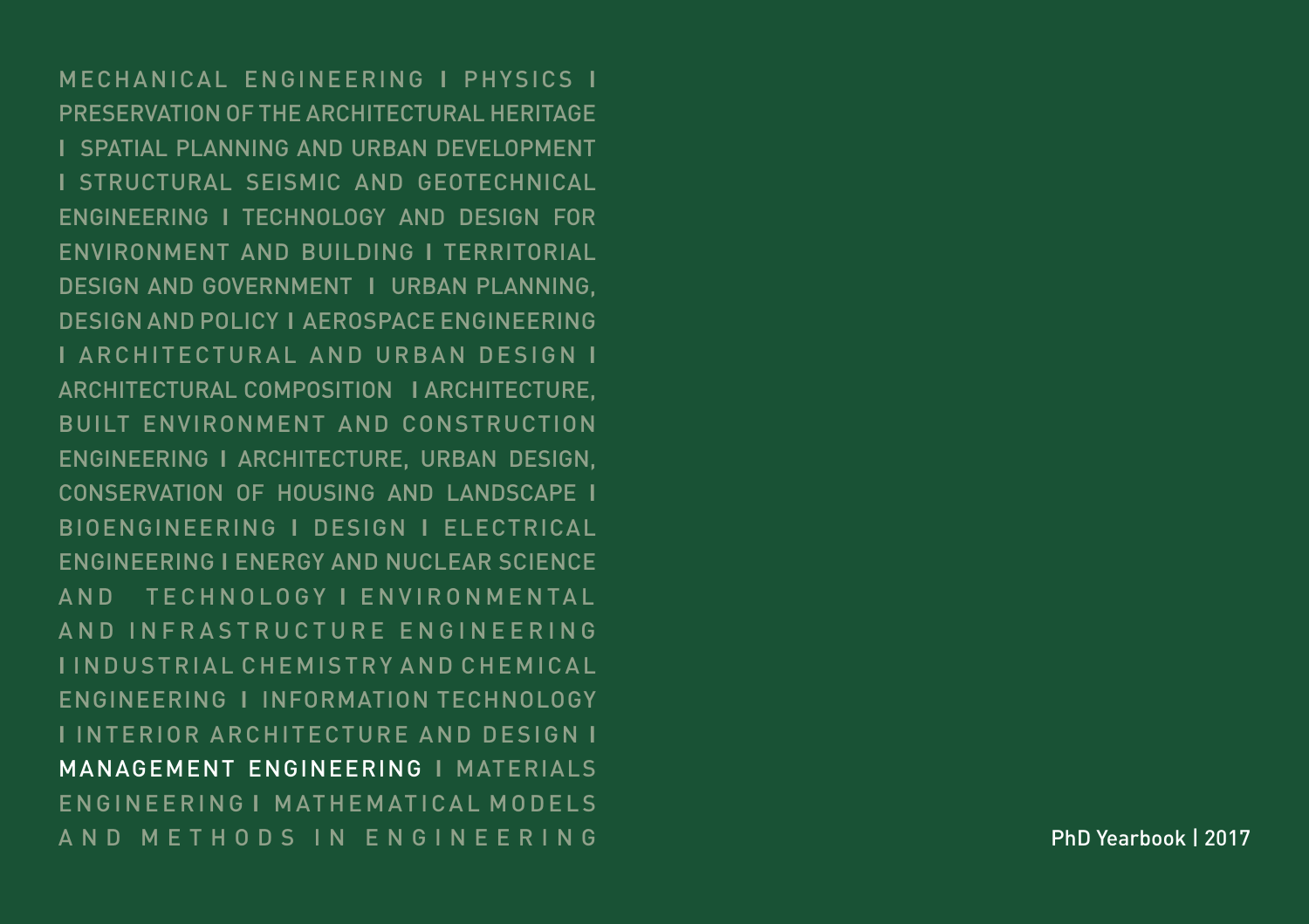

Chair:

**DOCTORAL PROGRAM IN MANAGEMENT ENGINEERING**

# **Prof. Paolo Trucco**

## **Introduction**

The Ph.D. Program in Management Engineering (DRIG) offers students advanced training and preparation to conduct research in the field of management, economics and industrial engineering. It aims at training professionals who are able to carry out high-quality research in the fields of management, economics and industrial engineering at universities or other research institutions. PH.D. graduates from DRIG are also well equipped with distinctive skills and advanced knowledge to pursue a professional career in manufacturing and service companies, regulatory authorities and other public bodies. The program allows the student to develop a sound methodological background and multidisciplinary knowledge by attending courses designed to provide a multiplicity of visions, theories and approaches, a broad cultural panorama. The program emphasizes the benefit of studying problems in an innovative manner, combining various analytical approaches and research methodologies.

The commitment of the Department of Management, Economics and Industrial Engineering (DIG) to research and scientific cooperation with other academic institutions, major industrial companies and other organisations creates an ideal environment in which for students to acquire leading-edge knowledge and cultivate their own research interests in a broad range of research subjects.

## **Ph.D. Program Structure and Contents**

The Full Time doctoral program covers three years, whereas the Executive Program lasts four years. They are entirely taught in English.

The Faculty of DRIG includes, in addition to professors of the Department of Management, Economics and Industrial Engineering, several international scholars: Rodney Turner, Editor of the International Journal of Project Management; Mike Wright, Imperial College London, UK; Irvine Lapsley, University of Edinburgh, UK; Hans De Bruijn, Delft University of Technology, The Netherlands; Abraham B. Rami Shani, California Polytechnic University, USA; Christopher Worley, University of Southern California, USA; David Coghlan, Trinity College Dublin, Ireland;

Donald Huisingh, University of Tennessee, USA; Tobias Kretschmer, Ludwig-Maximilians-Universität München, Germany.

The program covers three main types of training activities.

## *Main courses*

- **·** Mandatory courses in Epistemology of Research in Social Sciences and Academic Publishing.
- **·** Methodological courses, addressing specific research methodologies and related skills relevant to research in management, economics and industrial engineering;
- **·** Thematic courses, aiming at introducing students to the reference theoretical background and the cutting edge research in specific disciplines, such as Entrepreneurship and Entrepreneurial Finance, Innovation Economics and Management, Supply Chain Management, Organisational Theory and Design, Service Operations Management, Enterprise and Operations Risk Management, Sustainability and Social Challenges in Industrial Systems.

## *Elective courses and training in specific themes*

Elective training activities are customised according to the specific needs and research interests of students. The aim is to extend the scientific knowledge of students in very specific topics and to introduce them to the international research community through their active participation to international scientific conferences and PhD schools.

## *Thesis*

The aim of the PhD programs at Politecnico di Milano is to instil in candidates a research-oriented mind-set, along with expertise and skills relating to a specific research topic. To develop a research-oriented mentality, candidates must acquire the ability to solve complex problems, including a thorough analysis of the problem, identification of an original solution and the ability to evaluate the solution and its applicability in given contexts. PhDs who possess these abilities will have greater opportunities for advancement in research positions, both in the academic environment as well as in public and private organisations.

The main goal is the development of an original research contribution. The Ph.D. thesis should help increase knowledge in the applicant's research field. It also needs to be consistent with the research topics studied at the Department. The fi nal thesis can be submitted in the form of either a monograph or an edited compilation of papers. The research projects presented in the following section are typical examples of the research work carried out by DRIG students.

## **Scientific and Industrial Collaborations**

Students are required to spend at least one semester in a foreign research institution. In addition, students are encouraged to attend doctoral schools and workshops organized by other institutions and to participate in international scientific conferences. The presentation of an original research work in an international conference is mandatory for admission to the final exam. To his end, students are granted of a personal research budget, covering a three years research period, and have access to mobility support measures aimed at promoting international collaborations between the doctoral programs in Europe and overseas.

- **·** In addition, Double Degree agreements are in place at the PhD level:
- **·** EDIM (European Doctorate in Industrial Management, www.edim-phd.eu) is an Erasmus Mundus Joint Doctoral Programme run by KTH (Sweden, Co-ordinator), POLIMI (Italy) and UPM (Spain) and is funded by the European Commission (EACEA);
- **Pouble Degree Program with the Pontificia** Universidad Católica de Valparaíso (Chile), Escuela de Ingeniería Industrial, Doctorado en Ingeniería Industrial (started in 2013).

DRIG has also developed several research collaborations with private manufacturing and service firms, regulatory bodies, and other public research institutions to fund PhD oriented research. In recent years, the following organisations supported DRIG Scholarships: Value Partners, TXT e-solutions, D'Appolonia, Consorzio MIP, Fondazione Rosselli, Eupolis, Società Banknord GE.PA.FI. SIM, Siemens, ANIMP-OICE-FONDAZIONE LUIGI DE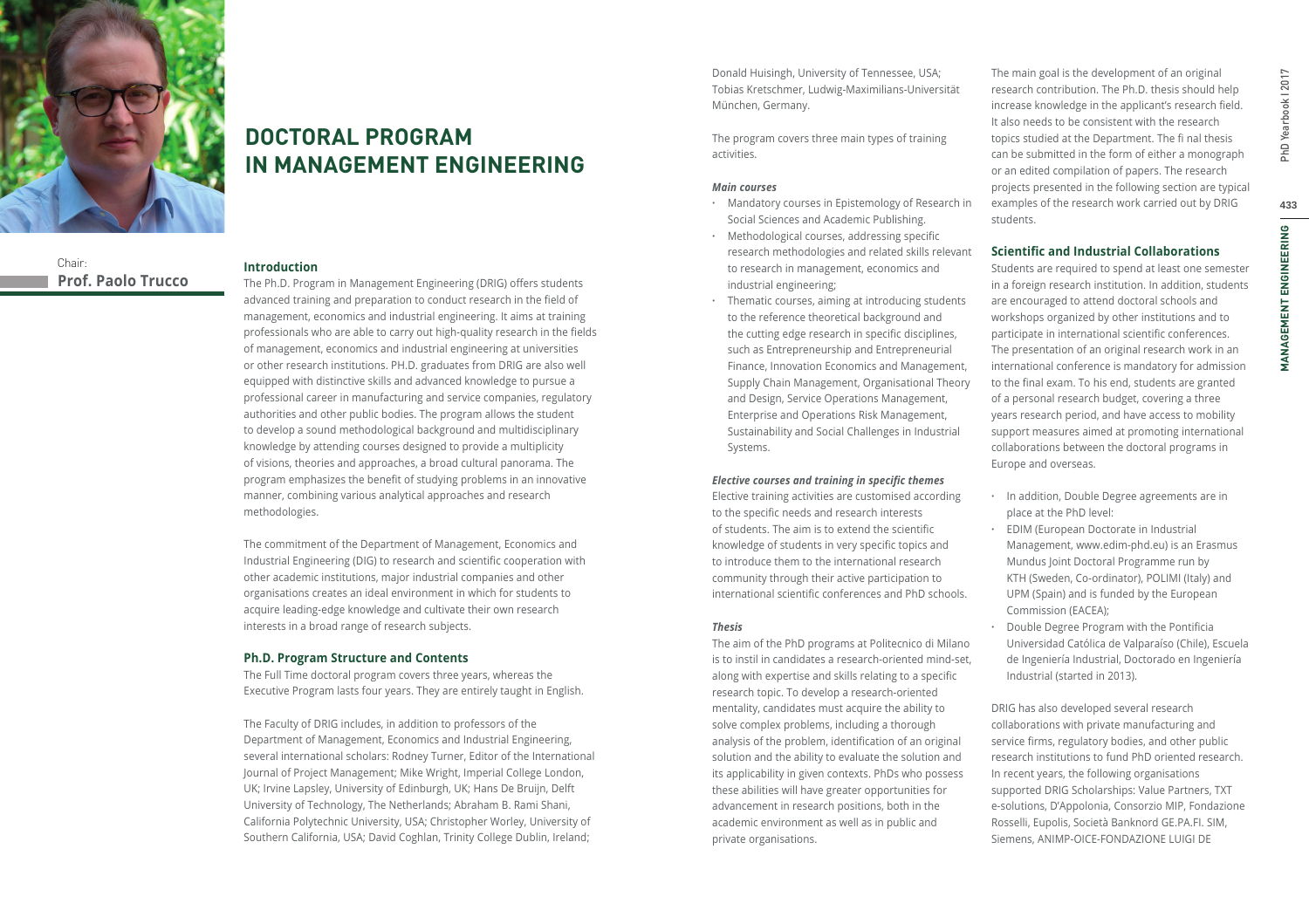JANUARIO, PIRELLI & C., EUROCONTROL, C.T.G. Italcementi Group, Telecom Italia.

## **Professional opportunities and the job market**

Typical career opportunities opened up by the doctoral program include:

- **·** Post Docs, research fellows and young lecturers at Italian and foreign universities;
- **·** Researchers and scholars in Management Engineering at public and private organisations;
- **·** Highly quali fi ed personnel at research and training institutions, or at technology transfer centres in Italy and abroad;
- **·** Professionals at leading management and strategic consulting fi rms who can provide deep and advanced insights into companies' business areas;
- **·** High-level professional roles at national and international public institutions;
- **·** Managerial roles at multinational companies with a strong focus on innovation;
- **·** Entrepreneurs in contexts characterised by a high level of innovation.

Support actions for placement are provided with the purpose of sharing experiences, services and information through a number of initiatives fi tting the different types of career opportunities. Particular emphasis is given to career development in the Management Engineering area.

| <b>ADVISORY BOARD</b>                            |  |  |  |  |  |
|--------------------------------------------------|--|--|--|--|--|
| Pontificia Universita Catolica de Valpairaiso    |  |  |  |  |  |
| Unicredit Group                                  |  |  |  |  |  |
| KTH Royal Institute of Technology                |  |  |  |  |  |
| <b>IAE Université Paris</b>                      |  |  |  |  |  |
| Copenhagen Business School                       |  |  |  |  |  |
| Copenhagen Business School                       |  |  |  |  |  |
| <b>SIEMENS AG</b>                                |  |  |  |  |  |
| European Academy of Business in Society          |  |  |  |  |  |
| The Procter & Gamble Company                     |  |  |  |  |  |
| <b>ION Investment Group</b>                      |  |  |  |  |  |
| Microsoft Italia                                 |  |  |  |  |  |
| IIM Lucknow, Noida Campus                        |  |  |  |  |  |
| John Crane                                       |  |  |  |  |  |
| University of Michigan - Ross School of Business |  |  |  |  |  |
| University of Leuven                             |  |  |  |  |  |
|                                                  |  |  |  |  |  |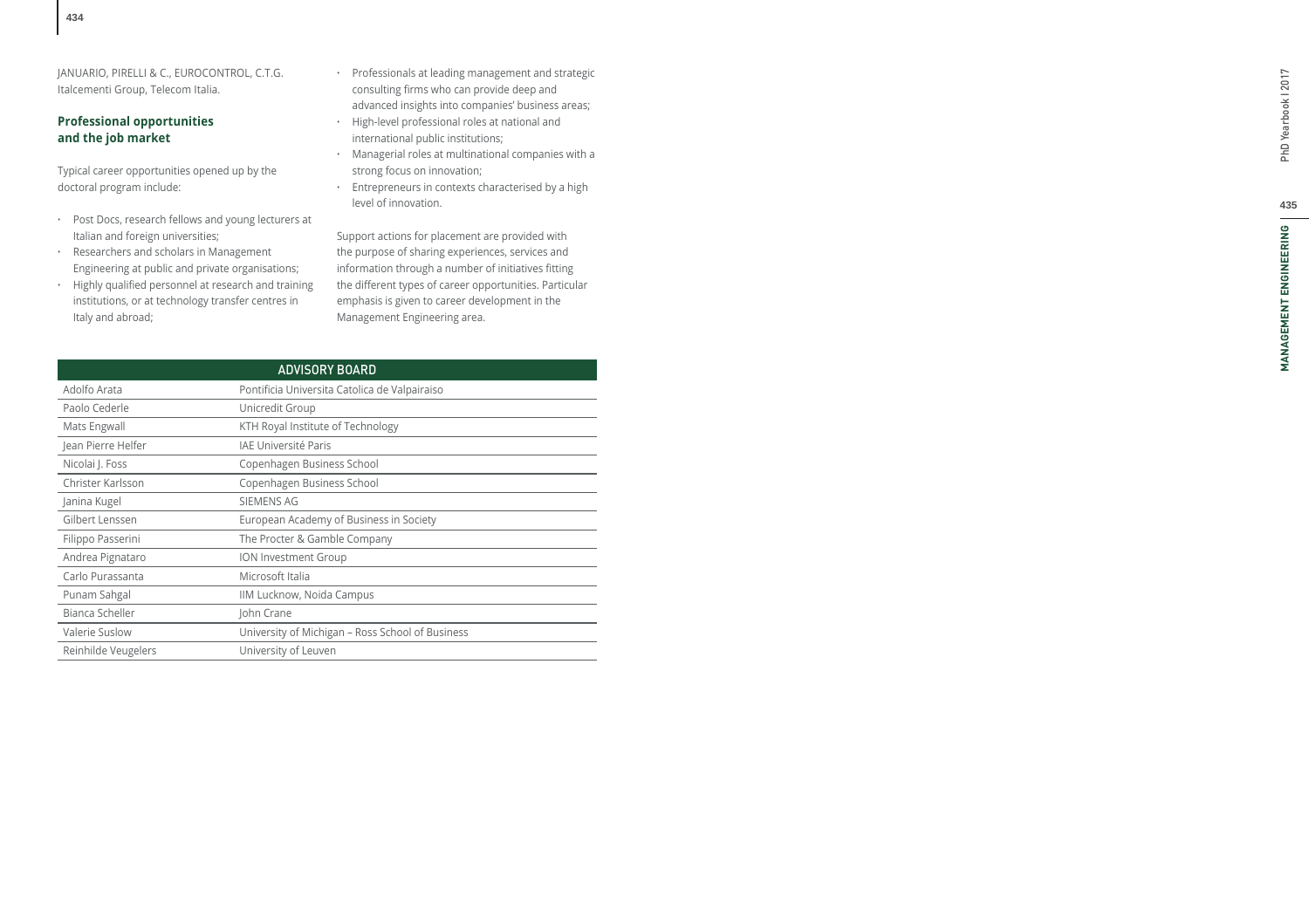# **BREAKING UP THE GLOBAL VALUE CHAIN: DYNAMICS AND PERFORMANCE**

## **Albertoni Filippo – Supervisor: Prof. Lucia Piscitello**

The thesis studies the breaking up of the global value chain and the dynamics over time in the offshoring of business services. Companies increasingly relocate from advanced to emerging economies not only production activities, but also business services. Indeed, in the last 15 years, the offshoring of business services has shown an impressive growth; not only simple tasks, but also high-value added activities –such as R&D, engineering and product design– have been increasingly relocated. Furthermore, in the last few years, a new and opposite phenomenon compared with offshoring has been emerging; companies have been bringing back to the headquarters' location some business functions. Therefore, this thesis investigates the dynamics following the strategic decision to offshore business activities abroad. The work is a collection of seven papers, with the first chapter being the introductory cover essay summarizing the main findings (i.e. chapter 1). The thesis is then structured in three main parts with each chapter analysing in-depth the research issues. Chapters 2 and 3 provide a general statistical overview of the offshoring and reshoring of business services. Chapters 4 and 5 deal with the persistency and the evolution over

time of the mode of entry (i.e. the change from one contractual form to another). Chapters 6 and 7 specifically study the dynamics regarding the location adopted by offshoring companies (i.e. the emerging phenomenon of the reshoring of business services). It is worth noting that the thesis is paper-based, therefore each chapter addresses an autonomous topic and it follows its own publication strategy. Moreover, each paper adopts a specific theoretical framework; the theories adopted span from the offshoring literature to the international business theory and from the evolutionary economics to the real option framework. The database adopted in this research is mainly the one provided by the Offshoring Research Network (ORN) that allows a throughout investigation of the phenomenon of offshoring of business services. In some chapters, the ORN database has been integrated also with other datasets. The next few lines provide a general overview of each paper. The second chapter describes the offshoring of business services using some descriptive statistics and it shows how high value-added business services are increasingly offshored. For these activities, companies prefer

captive rather than outsourcing

entry modes, probably in order to guarantee adequate protection of knowledge. Moreover, data show that European companies show a slight preference for wholly owned solutions, while US and Canadian companies are more likely to adopt outsourcing solutions. India is the main recipient of offshoring initiatives, probably because it offers not only low cost skilled labour, but also qualified service providers. The main drivers of the offshoring of business services are the need to attain cost-savings and to access to qualified personnel. In this context, wholly owned entry mode seems to be more performing than outsourcing in achieving both savings and high quality standards. The third chapter sheds light on the re-shoring of business functions. Indeed, policy makers and scholars are increasingly interested in the relocation of once offshored activities; however, the empirical evidence is mostly focussed on manufacturing activities, while very little is known about business functions that assist manufacturing activities. Therefore, this chapter provides some empirical evidence regarding the plans to re-shore administrative and technical work. In particular, the chapter analyses the entry-mode, the home and the host country context, the

business functions, the industries, the size and the performance of once offshored activities that are planned to be re-shored. Despite the abundance of studies on offshoring and entry mode choices, it is still not clear whether relying on former entry-specific experience allows enhancing the outcome of the offshoring venture. Thus, the fourth chapter, while confirming that several companies adopt the same entry mode of the past, finds that the repetition of previous entry modes increases the focal initiative performance, but only when the company internalizes previous outcomes. Conversely, the inertial repetition of routines associated to previous entries does not lead to an increase of the outcome. Although empirical evidence shows that offshoring companies tend to be persistent in their entry mode choices (as stated

above), the current global scenario is demanding greater strategic flexibility to companies. In this context, real options are studied as a feasible solution to attain the required flexibility and to switch from one entry mode to another over time. By use of a risk tolerance simulation model in the context of an international joint venture, the fifth chapter demonstrates how a real option exchange appears as a win-win strategy for two business parties with asymmetrical risk profiles. The chapter exemplifies and discusses also the reciprocal use of Real Options in the context of other types of interfirm collaboration such as franchising and outsourcing. Offshoring companies attain flexibility relying not only on contractual clauses, but also on the possibility to relocate their activities over time. Indeed,

companies are increasingly reshoring their activities. The sixth chapter provides a picture of what we know regarding the companies returning from offshore and what are the main open research issues in the field. The seventh chapter finds that the reshoring of business services is the result both of company response to performance shortcomings of the initiative offshored and of the persistence with original offshoring strategy (disintegration advantages, accessing new markets and cost-saving). Further understanding of the offshoring phenomenon provides meaningful insights not only for research, but also for managers and policy makers, challenged by the threats and opportunities of global markets. Thus, each chapter of the thesis provide throughout investigation and detailed answers to the relevant research issues.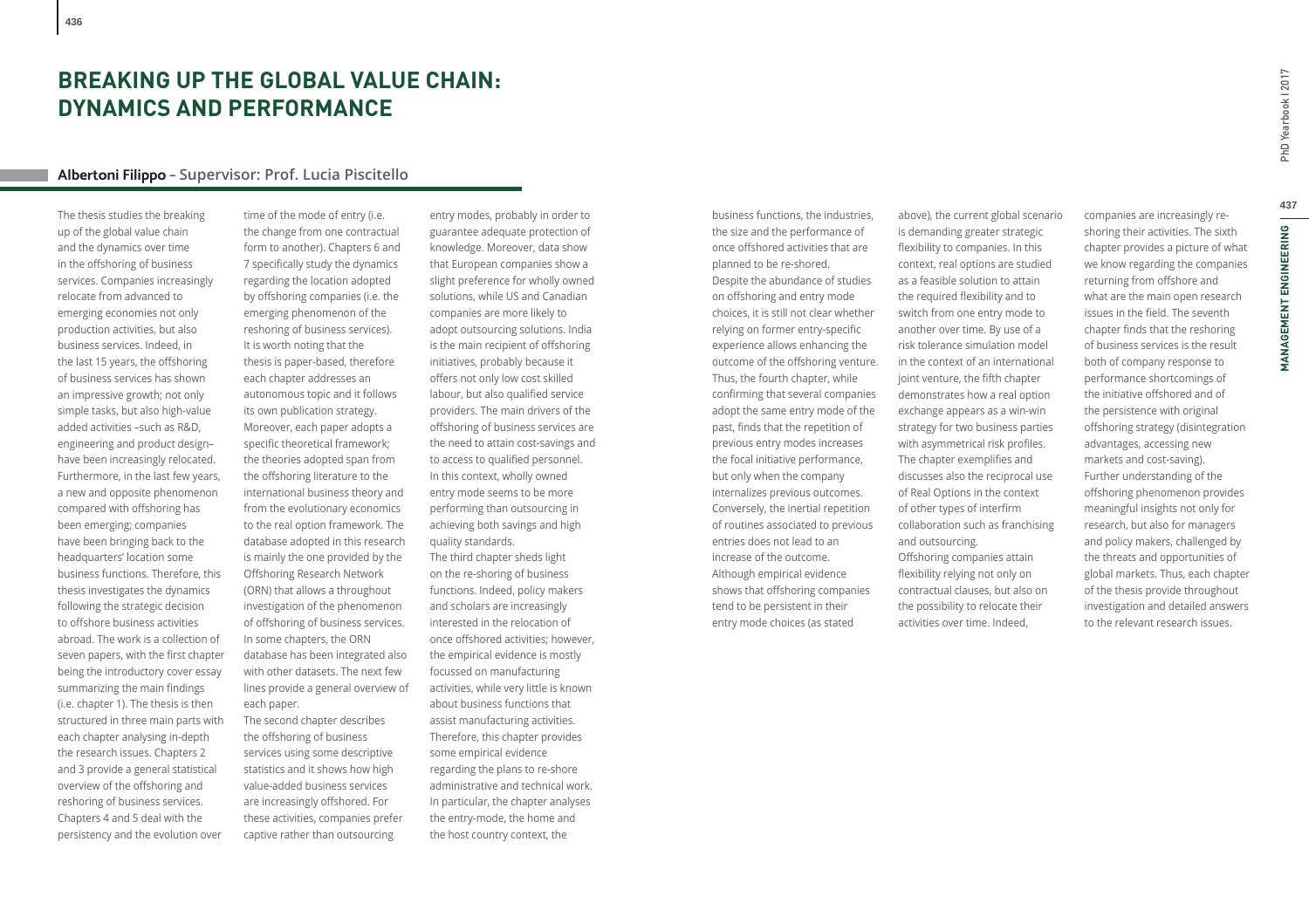# **BE SUSTAINABLE TO BE INNOVATIVE; THE NEED FOR INNOVATION RECONCILEMENT RESOURCE, CAPABILITY, PROCESS SETTINGS**

## **Behnam Sarah – Supervisor: Prof. Raff aella Cagliano**

Sustainability is defined as meeting the needs of the present without compromising the ability of future generations to meet their own needs. Despite sustainability's recognized importance, managers yet wonder whether existing paths are sufficient. As a result, innovation has emerged as a persuasive means to enhance sustainability. Sustainability would act as a driver for innovation, offering businesses environmental and social returns beyond economic benefits. Further, innovations aimed at sustainable development are critically beneficial for firms. This Ph.D. dissertation extends this debate by providing multiple empirical and theoretical features through a multi-level analysis. The 1<sup>st</sup> and 2<sup>nd</sup> analyses test the interrelationship of sustainability and innovation through a robust generalizable empirical basis on firm-level and supply-chain level operations. The 3<sup>rd</sup>, 4<sup>th</sup> and 5<sup>th</sup> analyses focus on innovations aimed at sustainability and scrutinize how should firms reconcile their (open) innovation capability and process for the particular sustainability context. In particular, the 3rd is a firm-level perspective, which explores the ways firms should adjust their innovation resources and capabilities according to develop sustainability oriented innovations. The 3rd and 4th focus on

sustainability oriented innovation projects to understand how firms should reconcile their conventional open innovation capability and innovation process for sustainability context.

For the course of first two studies, prior research on the interrelationship between sustainability and innovation development provide valuable insights on cases where sustainability orientation/programs influences firms to adopt innovation as a priority and its programs or vice versa. However, there is a lack of investigation on their simultaneous interaction to shed light on whether firms should focus on one before the other or if they should adopt them at the same time. Additionally, the majority of studies lie in showing successful cases or projects, and there is a lack of generalizable large-scale empirical investigations. Finally, the adoption of sustainability or innovation programs enhances the business performance, whereas prior investigations on the interrelationship between sustainability and innovation either lack taking into account the performance perspective or investigate the unidirectional relationship. Thus, in the first phase of this PhD, we investigate on a large and generalizable empirical basis the relationship between sustainability

and innovation on three different levels through following hypothesis (Study A).

- **H1:** The pursuit of sustainability priority leads to the pursuit of innovation priority (and viceversa).
- **H2:** The adoption of sustainability action programs leads to the adoption of innovation action programs (and vice-versa).
- **H3:** Sustainability performance positively affects innovation performance (and vice-versa). Additionally, previous studies propose influencing factors on the interrelationship between sustainability and innovation. From which, supplier integration and cross-functional coordination have identified as positive influencing factors. However, there are both positive and negative evidences on the relationship between customer integration and adopting sustainability practices and innovation mechanisms. The reason behind contrasting results could be due to the fact that supply chain elements effect each other but prior investigations lack an integrated perspective of supply chain. Therefore, this Ph.D. work advances the work by examining interrelationship between adoption of sustainability practices, innovation mechanisms and supplier-internal-customer integration by answering to the

following research question:

**·** What is the interrelation between supplier-internalcustomer integration, adoption of sustainability practices and adoption of innovation mechanisms? (Study B) As a result of positive and significant correlation between sustainability and innovation in firms and its supply chain, a growing business initiative has emerged where firms establish strategically innovations particularly aimed at sustainable development (motivation behind studies C-D- and E). Thus, there exists a literature surge on innovations aimed particularly at sustainable development. The prior research in this area, peruse the evolution of new products, processes and management systems with foundations of environmental, social, and economic goals. Despite the increasing interest in developing these initiatives by businesses, their management seems to be quite challenging and complex. Even though, innovation theories/ frameworks can be applicable to support businesses facing the

raised challenges, the particular context of sustainability brings forward number of distinctness from conventional forms of innovation. Preceding insights on sustainability context peculiarities, offer the need of conventional innovation adjustment in capability development, required cooperation or the development process. Accordingly, the following multi-level research questions were formulated to build the further steps of this Ph.D. work:

## **When innovations are aimed particularly at sustainable development:**

- **·** Which intangible resources and capabilities require adjustment? (Study C)
- **·** Which open innovation capabilities require reconcilement? Does it depend on the outcome characteristic? If so, how? (Study D) **·** What are the key areas where
- process adjustment is needed? Does it depend on the outcome characteristic? If so, how? (Study E) Coherently with the aim of this work, and to answer the multilevel research questions, multi-

needed. Addressing this need, this Ph.D. dissertation is based on multi-methodological approach. The following table (Table 1) summarizes the studies composing this dissertation in terms of detailed method and the main findings. Results can add value in theory and practice. This study complement the research frontiers on sustainability by proposing new foundations in further understanding its relationship with innovation management. Further, this work contributes to multi-disciplinary theoretical domains including capability view and open innovation by empirically testing innovation resources and (open) innovation capabilities and process adjustments in multiple innovation cases targeting sustainable development. From a managerial perspective, we show managers that by being sustainable, you can be innovative. In a similar vein, we suggest practitioners on how to build or leverage their conventional innovation resources, capabilities and process to develop successful innovations for peculiar context of sustainability.

methodological approaches are

|       | TABLE 1. SUMMARY OF THE PAPERS COMPOSING THIS DISSERTATION |                                                                                                                                                                                                             |  |  |  |  |
|-------|------------------------------------------------------------|-------------------------------------------------------------------------------------------------------------------------------------------------------------------------------------------------------------|--|--|--|--|
| Study | <b>Method</b>                                              | <b>Findings</b>                                                                                                                                                                                             |  |  |  |  |
| А     | Survey (860 respondents)                                   | Sustainability propensity acts as an antecedent of innovation propensity<br>while they correlate positively and significantly on the adoption of action<br>programs and their performance                   |  |  |  |  |
| B     | Survey (852 respondents)                                   | A synergetic correlation effect in sustainability, innovation and supply<br>chain integration exists                                                                                                        |  |  |  |  |
| C     | Case-study (5 cases)                                       | For incorporating sustainability in innovations, firms need to strengthen the<br>exploration and exploitation capabilities through enhancing and aligning<br>internal and external incorporation capability |  |  |  |  |
| D     | Case study (8 cases)                                       | Product-service system innovations for sustainability require all key project<br>members to reconcile their open innovation capabilities or build them<br>collaboratively                                   |  |  |  |  |
| E     | Case study (12 cases)                                      | User involvement and process cycle may be the main drivers of process<br>disparities when sustainability is incorporated in conventional innovations                                                        |  |  |  |  |
|       |                                                            |                                                                                                                                                                                                             |  |  |  |  |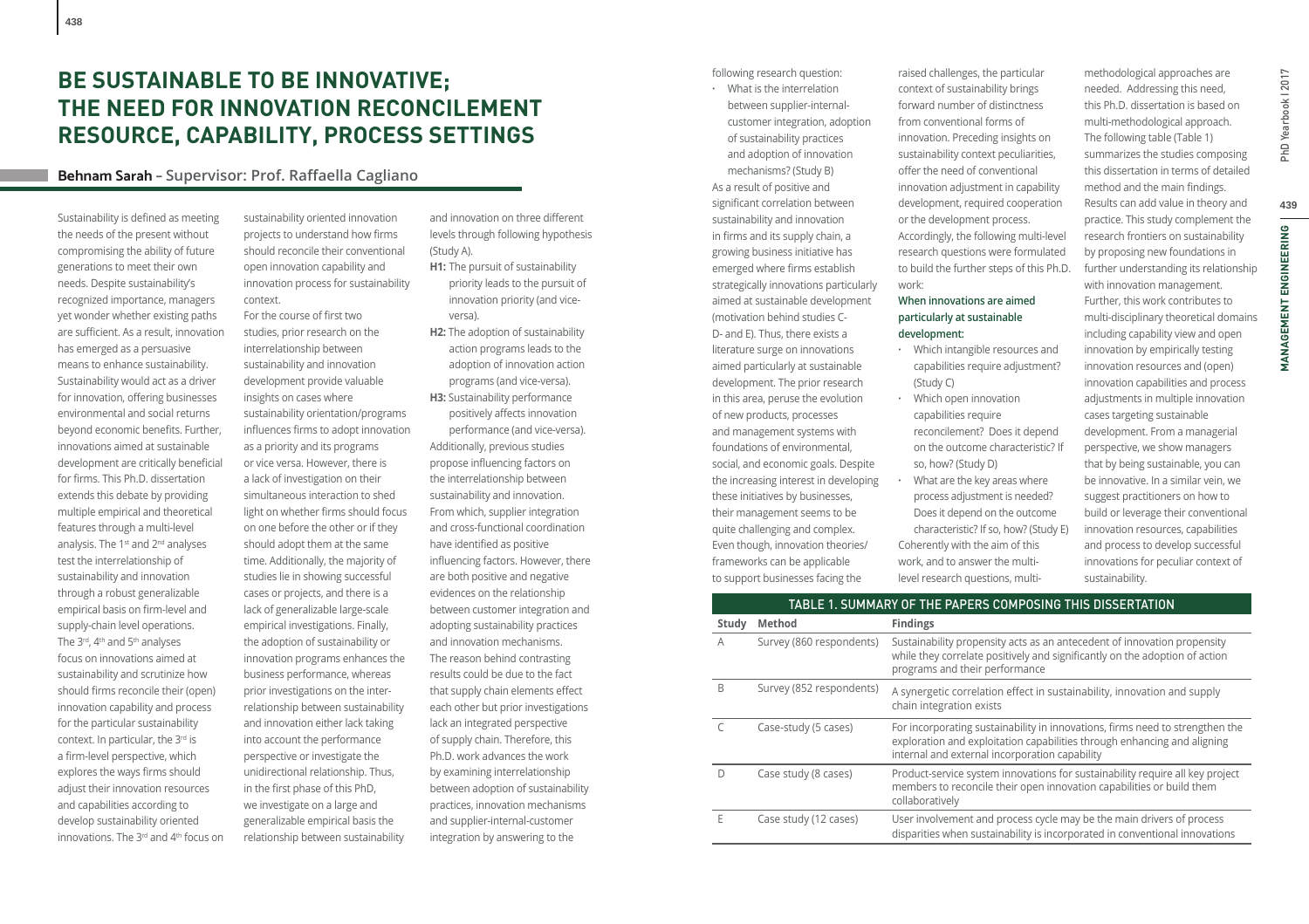# **THE ACCUMULATION OF SOCIAL CAPITAL IN THE EARLY STAGES AND ITS IMPLICATIONS FOR ENTREPRENEURIAL PERFORMANCES**

## **Butticè Vincenzo – Supervisor: Prof. Chiara Franzoni**

In this thesis, by mixing qualitative and quantitative methodologies, I investigate social capital accumulation in the early entrepreneurial stages, both in offline and online contexts, and I study its implication for entrepreneurial performances. First, by conducting a field study of the high end fashion industry, I highlight that entrepreneurs rely on different practices to accumulate social capital. These practices are costly to implement, bear the risk to defocus entrepreneurs from their core business, and occasionally engender stress and dissatisfaction. My results indicate that entrepreneurs often combine two or more practices. While such combination typically fosters the accumulation of social capital, under certain conditions, it may cause drawbacks, which dissipate extant social capital. The field study indicates that contingent events, which get entrepreneurs an extraordinary and often unexpected attention (event-driven attention), influence social capital accumulation. This happens, for instance, when entrepreneurs obtain a prestigious fashion award or when important showrooms select their products for exposure. In these cases, entrepreneurs can exploit a window of opportunity for

accumulating rapidly social capital. However, when entrepreneurs are unable to fulfill the expectations generated by event driven attention, they experience a significant drop of social capital. To investigate how entrepreneurs accumulate social capital in online settings, I study entrepreneur's behaviors in a crowdfunding platform. I argue that crowdfunding gathers a crowd of individuals with shared values (e.g. being supportive towards other crowdfunding users) and allows entrepreneurs to carve out from this crowd a virtual community ready to support them during subsequent crowdfunding campaigns. This community represents entrepreneur's social capital. Following this view, entrepreneurs can accumulate social capital by launching successful crowdfunding campaigns over time. The social capital accumulated though this practice increases the chances of success of the following crowdfunding campaigns. However, it also has its drawbacks. This social capital makes redundant already existing social capital developed within the platform; in other words, it substitutes for other forms of social capital. So, if entrepreneurs already possess a sufficient amount of social capital within

a crowdfunding platform, the additional effect of the social capital originating from their previous successful campaigns is negligible. Moreover, since this type of social capital exists within the particular setting of crowdfunding which offers many alternatives projects to finance daily, it needs to be maintained by launching new campaigns, otherwise it becomes obsolete over time. Accordingly, the positive effect of social capital accumulated by running previous successful campaigns weakens the longer the time since its accumulation. When time elapsed from its accumulation is sufficiently high, I show that social capital developed within the crowdfunding platform vanishes. The accumulation of social capital through the launch subsequent successful crowdfunding campaign, influences offline entrepreneurial performances in several respects. I focus on two main performance indicators: the probability to commercialize the product and the perceived quality of the product by the consumers. I find that projects that accumulated a large amount of social capital during the crowdfunding campaign had on average poorer performance afterwards. The result suggests that social capital attracted during

a crowdfunding campaign may backfire on entrepreneurs. I explain this finding by arguing that crowdfunding immediately throws out to entrepreneurs a challenge, i.e. the management of an unexpected injection of social capital, which is misaligned with entrepreneurs' extant know how. Accordingly, entrepreneurs are not able to manage the extraordinary amount of social capital collected and this likely translates in poorer entrepreneurial performances. Specifically, I showed that when entrepreneurs accumulate conspicuous amount of social capital, the product commercialization may be delayed. In addition, I showed that this social capital offsets the positive effect on product commercialization derived from the financial capital collected. This is because, acquiring social capital so rapidly makes entrepreneurs feel overwhelmed by information, generates frustration and leads them to take sub-optimal decisions. Finally, I showed that having collected a very large amount of social capital reduces the ratings or quality evaluations received later-on by the product. I explain the finding as a drawback of attracting much public attention and scrutiny on the product, including the attention of customers that lie in different market niches and have competing tastes. Inevitably, these would quick devaluate the product. Finally, I show that the effects of social capital accumulation on entrepreneurial performances varies depending on the environment where this social

capital is developed. To this aim, I investigated how the effect of social capital developed within the platform varies when controlling for industry specificities. I show that, although internal social capital always has on average a positive correlation with the probability to obtain the funding through a crowdfunding campaign, the magnitude of this effect varies depending on the characteristic of the industry. In particular, internal social capital has a greater effect when the product to be financed belongs to industries characterized by high uncertainty and complexity, such as Technology and Videogames. It has conversely a limited impact on the probability to obtain the funding through a crowdfunding campaign, when the product is characterized by low uncertainty and complexity. I argue that social capital effect is stronger when products belong to complex and uncertain industries, because, in such cases, backers are more prone to interact with entrepreneurs, either to

ask for clarification about the entrepreneurial project or to offer suggestions about how to solve specific production problems. Accordingly, stronger ties among backers and the entrepreneur are likely to emerge. In addition, these repeated interactions engender greater social identification with the entrepreneur and favor the raise of embedded relationships within platform. This, ultimately, strengthens the effects of social capital on the probability to get the funding. Interestingly, although the

methodology to accumulate

social capital is the same for all the products, the effects on the fundraising depends on the setting in which this social capital is developed.

This thesis contributes to extant literature in several respects. The identification of specific practices for accumulating diverse social capital dimensions contributes to the debate on social capital antecedents and advance our knowledge on the entrepreneurial behaviors during the early stages of entrepreneurship. One further contribution to extant research is to underline the cost related to the accumulation and management of social capital. This thesis contributes also to the debate on how environmental conditions affect entrepreneurship in the guise of highlighting that both the dynamics of accumulation of social capital and its implications varies depending on contingent and contextual factors. Finally, with this thesis, I incidentally contribute to the growing literature on crowdfunding. I believe this thesis has important implications for practitioners and policymaker. Policymakers should be aware of these results when they develop new policies to sustain entrepreneurs interested in accumulating social capital. Entrepreneurs may find the findings highlighted in this thesis germane to support social capital accumulation.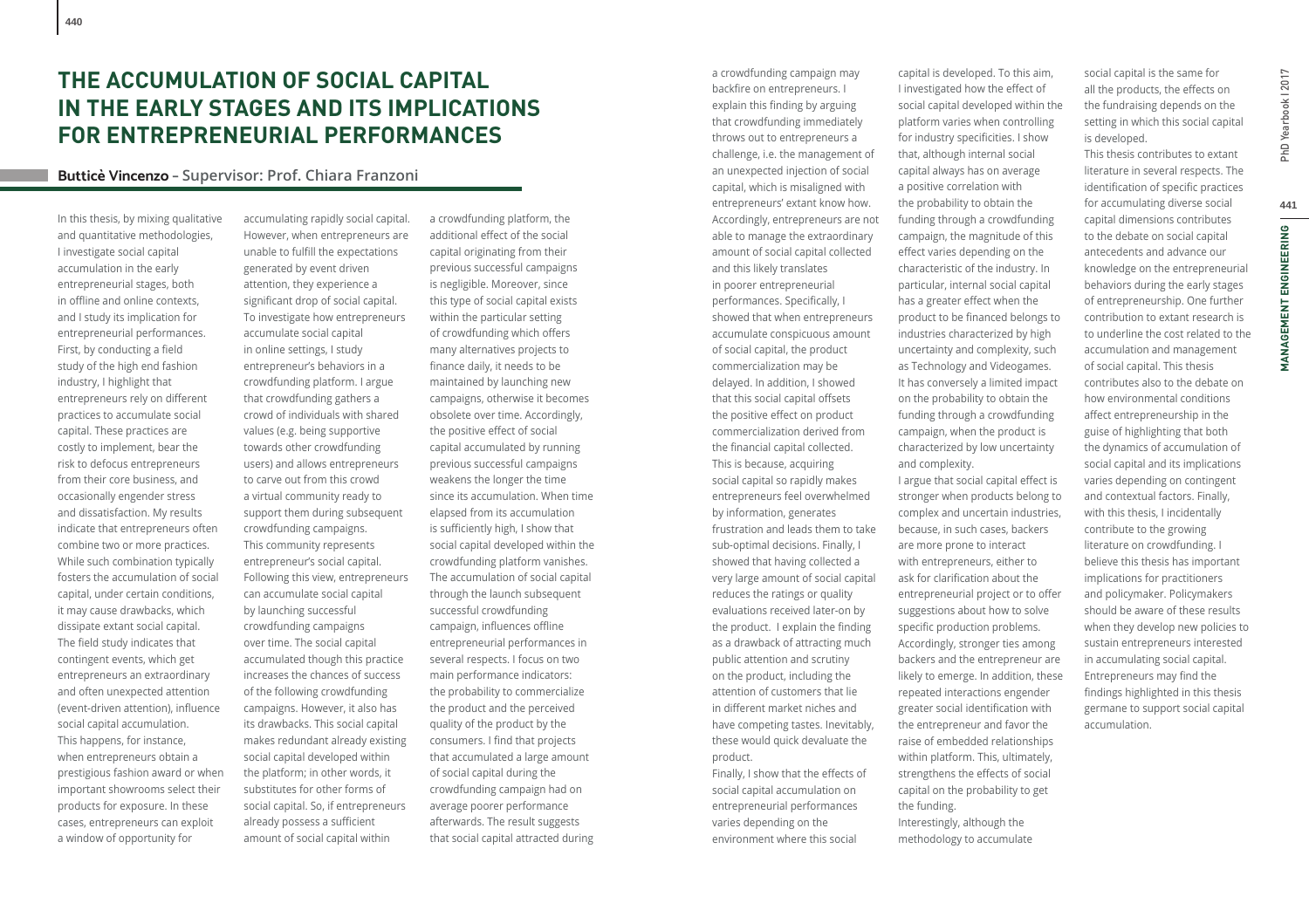# **SUSTAINABLE SUPPLY CHAIN STRATEGY DEPLOYMENT: ACHIEVING STRATEGIC FIT WITH SUSTAINABILITY**

## **Ciccullo Federica – Supervisor: Prof. Andrea Sianesi**

Examples from different industries are nowadays proof of the transition taken by sustainability from being merely a buzzword for green washing purposes to a competitive weapon used to secure a competitive advantage over rival companies (Grosvold et al., 2014). It appears clear that there are many examples of companies positioning themselves on the market as sustainable players, offering environmentally friendly and socially responsible products that are chosen by customers precisely because of these features. The same is true for players who see sustainability as something "to maintain", that can be taken for granted by customers. In the present thesis, the aim is to approach sustainability through this lens. The perspective is not new in the supply chain strategy literature, but has yet to be broadened to include sustainability. A branch of supply chain management literature indeed advocates that, once order winners and market qualifiers (Hill and Hill, 2009) are fully understood, it will be possible to design and implement consistent interventions in supply chain processes (Aitken et al., 2005). Moreover, literature on supply chain strategy claims that the alignment between customer

requirements and supply chain capabilities is the key to achieving what is known as the supply chain strategic fit (Chopra and Meindl, 2013).

Including sustainability in this perspective is at the origins of the overall research objective of this thesis. The study consists of investigating how companies deploy sustainable supply chain strategies, where sustainability is intended as an order winner (*OW*) and a market qualifier (*MQ*) as well as a desirable attribute (*DA*) and in investigating the impact on some contingencies as the supply process instability. We conducted a systematic literature review to confirm the importance of understanding how strategic it is to integrate sustainability within existing supply chain strategies (e.g. the lean and agile ones), because this can determine a different interplay between the various supply chain practices. Using a set of 16 exploratory cross-sectorial case studies and nine explanatory case studies, we observed that companies that see sustainability as an order winner develop a particular and diverse set of

capabilities. These are *strategic supply network design change, product input stewardship and supplier engagement*. Companies that address sustainability as a market qualifier develop instead capabilities that reflect the goal of building a *sustainable guardianship of the supply base* and *product development stewardship* and are pro-active in facing environmental challenges in production through measure of *pollution prevention*. These capabilities lead to others where sustainability is a desirable (i.e. "nice to have") attribute: *supplier selection and qualifi cation criteria, pollution control, sustainable packaging and sustainable logistics solutions*. The logic behind these findings is depicted in Figure 1, where we show the presence of baseline sustainable capabilities and progressively additional ones that are added to the set when sustainability become more strategic (i.e. MQ and OW). We complete the picture by noting that contingencies such as supply process instability are crucial, assuming that the strategic role of sustainability is the same, when choosing between different practices. The contingent effect of supply process instability has been disentangled. We were able to clarify that, when firms for whom sustainability is an OW and they start from a foundation of low process instability, they take actions that could be detrimental for their positioning (i.e. diverting

them to riskier scenarios). Nevertheless, when this happens, companies will also put in place supportive actions (e.g. supplier engagement) to control the induced uncertainty upstream. When, on the contrary, companies experience high instability upstream (due to a structural risk of the industry being related to scarcity of localised raw materials) the strategic supply design changes put in place are capable of mitigating the structural condition of risk. This was the case of two panel manufacturers in the explanatory sample, both of whom opted to implement a circular-type integration, completely changing the materials used in the process and replacing virgin wood with post-use recycled wood. The last part of the work is concerned with proving, through a set of 26 structured interviews, that achieving a strategic fit (i.e. matching customers' priority with supply chain capabilities)

with sustainability has a positive effect on Triple Bottom Line (TBL) performance. What stands out from this analytical phase is that companies claiming that sustainability is an OW, perform as expected (high impact on external environmental and sustainable performance, as well as on aggregated TBL performance), while this is not necessary true for companies that claimed that sustainability is either an MQ or a DA. There are, on the other hand, companies which asserted that sustainability is a market qualifier, but they are not developing any capabilities. This mismatch is reflected in their poor TBL performance. As a whole, one of our core theoretical contribution lies in the insertion of the strategic perspective in the sustainable supply chain management literature as well as in a further specification and distinction of the capabilities of the Natural Resource Based view theory

(Hart, 1995), linking them with the demand side perspective (i.e. customers' requirements translated in terms of OW, MQ, DA) of the Resource-Advantage theory (Hunt and Davis, 2008). We believe this study can help managers to devote appropriate resources to the development of sustainable capabilities, in order to reap benefits in environmental and social terms. We also think that the strategic approach of framing sustainability, such as an OW, MQ or DA, can guide choices with a wider and dynamic perspective. If companies are aware that there is a "pyramid"-type interdependence between different sustainable capabilities, this can be useful in a dynamic perspective. Literature teaches us that this year's order winner is likely to become next year's market qualifier (Aitken et al., 2005). Managers could be interested in our study in order to understand what additional capabilities to plan in the future as well.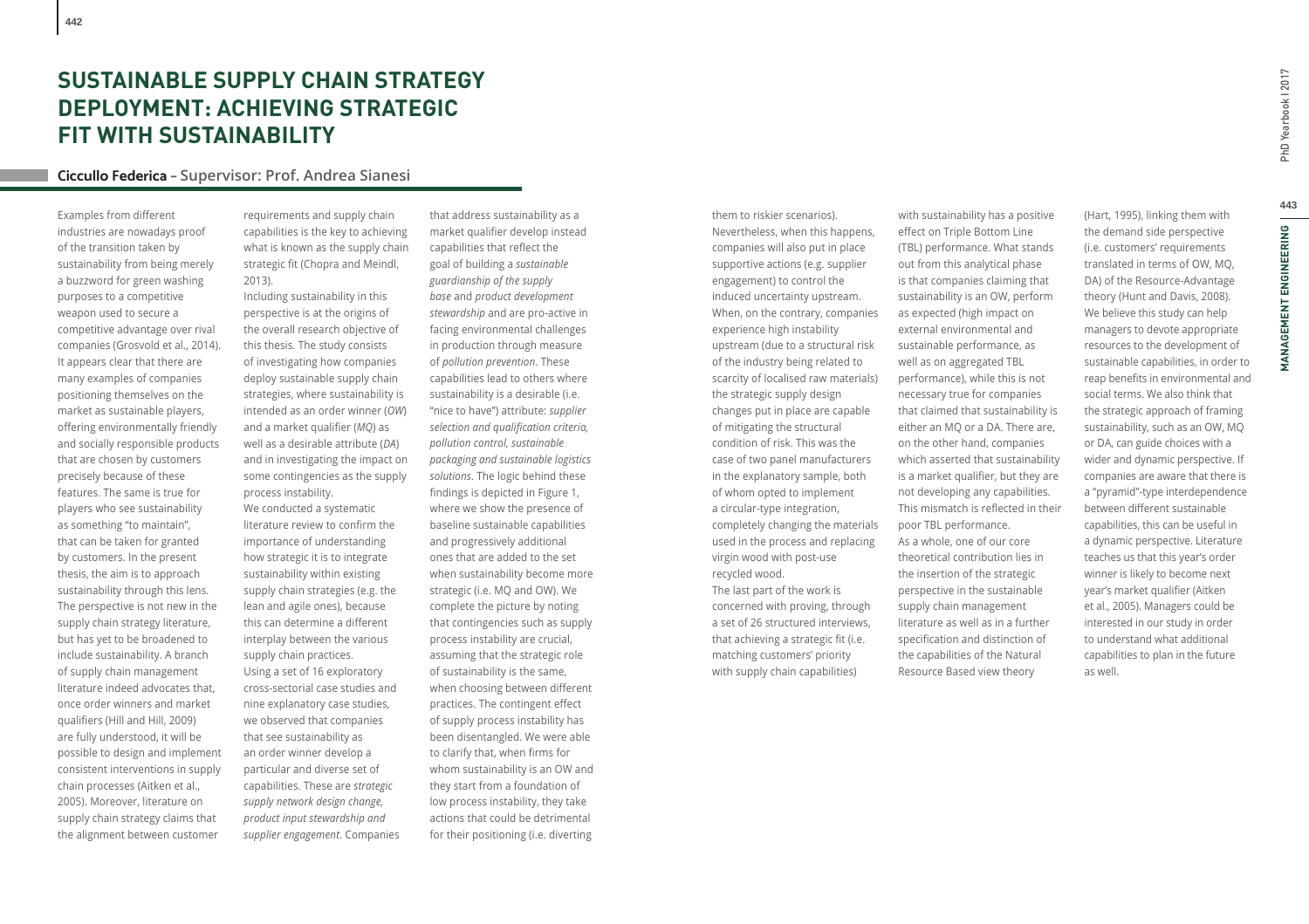# **COLLABORATIONS FOR INNOVATION: GOVERNANCE AND POLICY ISSUES**

## **Coletti Michele – Supervisor: Prof. Paolo Landoni**

#### **Introduction**

Innovation is the result of a collective endeavour, and finding the right partners is key for success. Therefore, collaboration is an innovation generator, especially in cross-sectoral collaborations or when there are knowledge complementarities. However, many Small and Medium Enterprises (SMEs) do not have the resources and absorptive capabilities to collaborate with other organizations. In other words, they do not understand the value of collaboration or know how to manage such relationships. Governments should have policies to increase knowledge and learning in order to stimulate skills development and economic growth. In the last thirty years, many authors have underlined the need for innovation systems, i.e. ''networks of institutions in the public and private sectors whose activities and interactions initiate, import, modify and diffuse new technologies". Innovation systems have been declined along several dimensions, but they all share the view that the different parts of a system are interconnected and should work well together. Increased collaborative innovation is a central tenet also in the Open Innovation approach.

Innovation policies are meant to solve co-ordination problems that

often arise in complex settings aimed at generating, diffusing and utilizing knowledge and innovation. Scope of this work is to study the main forms of interfirm collaborations for innovation, understand their governance issues, analyse the policies that support these collaborations and identify the factors that maximise their impact.

## **Typologies of collaborations for innovation & research questions**

Public policies increasingly aim at fostering interaction between innovation system components by developing skills, improving opportunities for working together, enhancing technology markets, offering intermediary services and supporting clusters and consortia.

A key distinction for governance of collaborative innovations is between equity and non-equity agreements. Non-equity alliances in which all parties concur to create new knowledge and innovation are called bilateral contractual agreements. This kind of inter-organizational arrangements can generate multi-faceted relationships that support active problem solving and provide access to external knowledge. In other words, they are an instrument of collaborative innovation and for this reason they have often been a policy target. However, the vast majority of extant literature deals with specific aspects of collaboration, whereas the different forms it can take and the related policies have never been compared. This piece of research deals

with collaborative innovation and related policy instruments, highlighting their most common weaknesses and how they can be addressed. Based on empirical work (collection of papers), this is an attempt to develop a general heuristic of the subject. This study offers an academic contribution as it aims at theory building/ organising on collaborations for innovation. Moreover, it is relevant to managers of strategic alliances and policy-makers, that often are ill-equipped on this subject.

## **Methodology and data**

This is a meta-synthesis of empirical research we carried out about the following instruments: creative vouchers to foster innovation between two businesses, governance of small consortia for innovation, technology and industrial clusters. Key dimensions are the number of firms involved (two or three for vouchers, half a dozen for consortia, dozens for clusters) and the focus of policy support (project for vouchers, firms for consortia, regions for clusters,). The three pieces of research here consolidated are multicase studies analysed using different techniques. They all have been presented in IPDM Conferences and are currently under preparation for publication. The meta-synthesis has been presented to Triple Helix and EU-SPRI conferences.

We chose to carry out a metasynthesis because it brings together qualitative studies to form a new interpretation of the research field. A meta-synthesis is defined as "an exploratory, inductive research to synthetize qualitative case studies for the purpose of making contributions beyond those achieved in the original studies". The similarities and differences that emerge need to fit into a holistic perspective that should be complete, work, have sufficient scope but at the same time be parsimonious.

## **Research findings**

In our first study, we found that cluster governance is dependent on the nature of the cluster and the presence or absence of leading firms or entrepreneurial universities. Without those, clusters are not likely to succeed. Investigating governance in small consortia for innovation, we found that proximity and complementarity are key factors for success of the collaboration. We also discovered that the administrative committee is involved both in management and orchestration activities and that the latter relies on external supporters.

Studying innovation vouchers, we found that schemes entailing proposal evaluation and supplier qualification achieve high quality of projects and satisfaction rates. This requires policy-makers to adopt a hands-on approach. Collaboration in our definition is an organizational arrangement that uses resources and/or governance structures from more than one existing organization in order to achieve a common purpose. Its governance is the relationship among collaborating organizations providing the structure that decides objectives and determining the mean of achieving them and monitoring performance. Our studies confirm that collaboration is effective to reach results or engage in projects that otherwise would be impossible for the single firm. Collaboration may not happen due to market or systemic failure. While this justifies

> a public intervention, our findings show that policies share similar shortcomings: firms tend to use incentives opportunistically and seldom modify their behaviour and innovation trajectories in a lasting way. In other words, collaborative inertia is frequent and government failure more than a remote possibility. Assessing impact of collaboration policies is difficult because money is just a part of what firm receive from such programmes. Access to new knowledge and the experience of collaboration bring invaluable though impalpable learning which is more important than short-term project success. Policy-makers should evaluate programme impact through

aggregate or intangible indicators to avoid policies shaped by political agendas and vested interests.

## **Contribution to theory and implications for policy**

Our study shows that these policies for collaborative innovation are often plagued by two flaws: top-down approaches by the policy makers and opportunistic behaviour by recipients. Nonequity bilateral agreements are effective collaboration forms to foster innovation, but related policies should maximise chances of success identifying the best projects and helping firms to select the more capable partners. We argue that there are three steps to increase the effectiveness of collaboration policies: knowledgeable policy-makers to design programmes and assess outputs; deeper policy evaluations to measure the impact of collaboration programmes; continuity and complementarity of policies as each instrument is effective within a certain scope and no single programme can cover all firm needs. While acquiring a new set of competences, government role should shift from provider/ regulator to coordinator/facilitator. Public administrations should not

take the place of entrepreneurs, but can be less prescriptive and more entrepreneurial. As a consequence, policy makers and the public opinion should take into account a certain number of failures in publicly-financed programmes in order to learn from experience and to get better outcomes in the longer term.

PhD Yearbook | 2017 **445**PhD Yearbook I 2017

445

**MANAGEMENT ENGINEERING**

**MANAGEMENT ENGINEERING**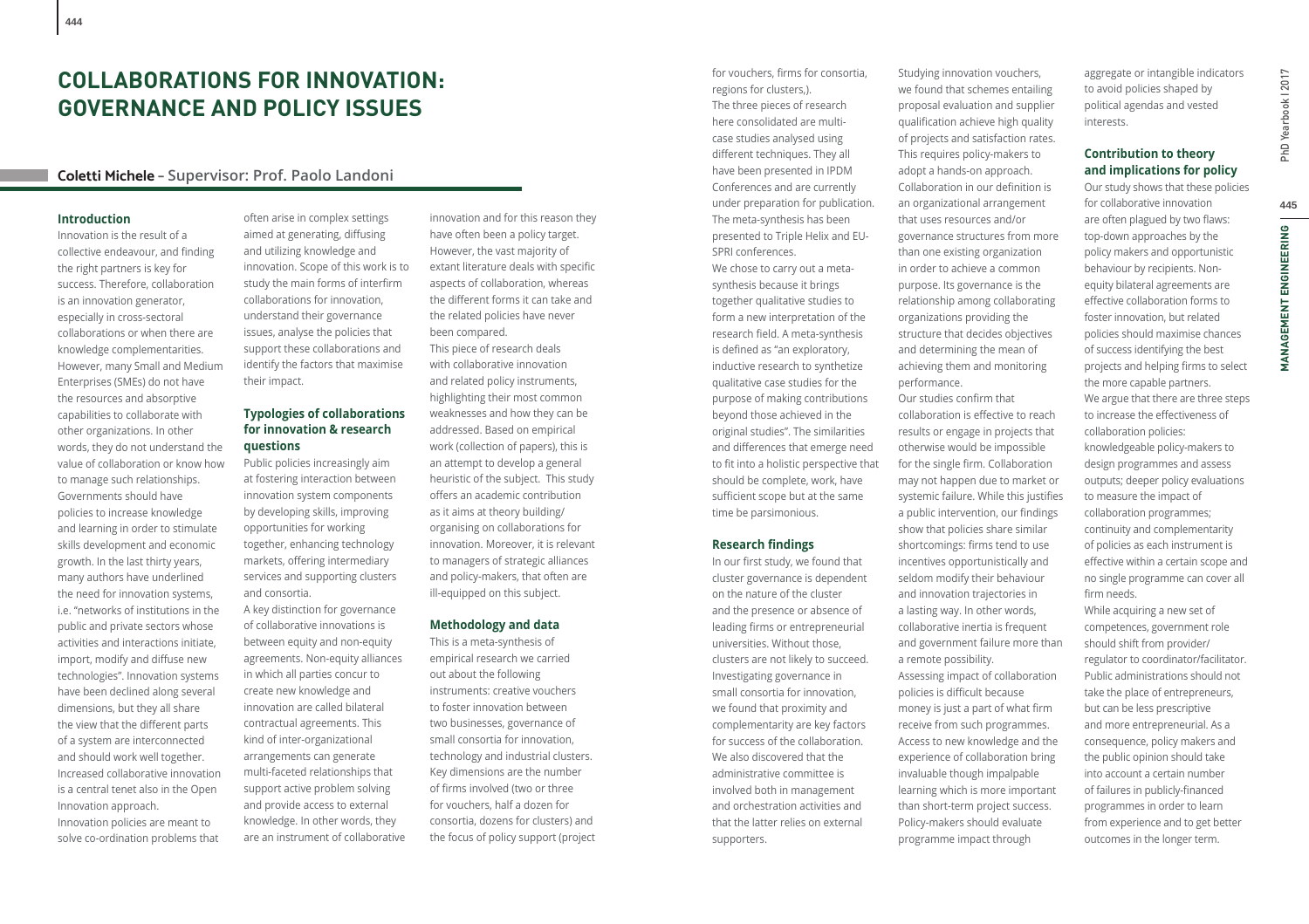# **MULTINATIONAL ENTERPRISES AND ACCESS TO ELECTRICITY IN DEVELOPING COUNTRIES THE CASE OF SUB-SAHARAN AFRICA**

## **D'amelio Matilde – Supervisors: Prof. Paola Garrone, Prof. Lucia Piscitello,**

## **Prof. Emanuela Colombo**

**446**

In the last years, the world is facing profound and escalating challenges, such as climate changes, enduring poverty of a few countries, inequality at country and global level, internal, cross-border and cross-region migrations. For decades, the most obvious candidates for coping with these global problems were governments and global institutions, such as the United Nations or the World Bank. These institutions do in fact play a role; nevertheless, the Rio+20 summit emphasized the need for a much wider partnership. Among the partners that could act jointly to address these challenges, multinational enterprises (MNEs) are expected to play a key role, as since the seventies they have been growing in size and capabilities. The aim of this thesis is to join this debate and understanding the conditions that make MNEs effective in enhancing the prosperity and well-being of the developing countries where they invest. In doing so, the work addresses the case of sub-Saharan Africa and focuses on a specific dimension of development, access to electricity for local population. Namely, the thesis gauges how economic and institutional conditions of the countries of origin and destination of

MNEs' investments favorite the involvement of MNEs in the provision of electricity to local population, presumably through the construction, maintenance and expansion of infrastructure for the production, transmission and distribution of electricity. In addition, the work studies the outcomes that the involvement of MNEs in the electrification process of developing countries can have on the environment. Finally, it analyzes the motivations of MNEs' engagement in electricity infrastructure projects, and how this affects their performances. For this purposes four papers have been developed, which move from a country (Papers 1,2 and 3) to a firm perspective (Paper 4). The results of this thesis demonstrate that MNEs raise the electrification of developing countries if they operate in contexts with weak formal and informal institutions and come from countries with a similar institutional fragility. The reason could be that managers already developed at home the ability to deal with a challenging institutional environment, over time in a learning-by-doing manner. In addition, this ability could represent a competitive advantage for MNEs from institutionally weak countries, as it can be strategically

exploited to overcome the serious lack of legitimation, whereby these firms generally suffer with their stakeholders.

Looking at the stage of economic development of both home and host country, MNEs are found to foster electrification when the host country has reached a certain level of economic development and the home country is poor. Indeed, poor host countries tend to attract mainly MNEs operating in the extractive industry, which develop a private electricity infrastructure. This is difficult to exploit for welfare services due to their specific characteristics (e.g., they are located in remote areas, or the voltage of power grid does not match with national grid requirements). As consequence, host governments, stocked to its budget constraints, are unable to exploit MNEs' presence for public purposes. On the contrary, host countries at a higher stage of economic development attract MNEs from different sectors and are more able to take advantage from their presence. However, by raising the access to electricity in the developing countries where they invest, MNEs from poorer countries raise also the environmental degradation of these countries. The reason could be that these firms still

have a strong technological disadvantage, compared to firms from rich countries, and adopt limited sustainable business practices, as they are constrained by the economic development of their countries of origin. In addition, as MNEs are more effective in raising the access to electricity in countries affected by institutional voids, it is reasonable to assume that even though the host country has reached a certain level of economic development its institutions are still weak and ineffective in implementing strong policies for the protection of the environment.

Finally, the thesis shows that, in developing countries, non-market strategies have a large impact on firms' performances. Namely, the implementation of CPA and CSR initiatives is linked to an increase of firm's economic performance, reputation with stakeholders, access to strategic resources and

organizational efficiency. However, except that for the dimension of organizational efficiency, the linkages between firms' performances are statistically more significant with CPA. The strength and novelty of this thesis is that it integrates several debates and contributes to different streams of research. Namely, it contributes to the research on MNEs' impact in host developing countries and their mediating factors; on institutions and provision of collective goods and; on MNEs' legitimation mechanisms. Further, it adds to the research on the environmental consequences of MNEs' presence and economic growth and; research on non-market strategies and their impact on firms' performances. At the same time, this thesis brings important managerial and policy implications for both firms' managers and developing

countries' governments. Indeed, it could provide guidelines to managers of MNEs operating in developing countries, to understand on which country's characteristics they can leverage to stimulate the development of the countries where they invest. Further, it could support managers to gauge benefits coming from the engagement in development initiatives and, to correctly prioritize their stakeholders, based on the performance that the firm wants to maximize. Finally, this thesis can support governments and policy makers of developing countries to create sound polices targeted to attract MNEs that, based on the economic and institutional characteristics of home and host country, can stimulate the energy sector, in an environmental sustainable way, setting the foundations for a longterm and inclusive development of their countries.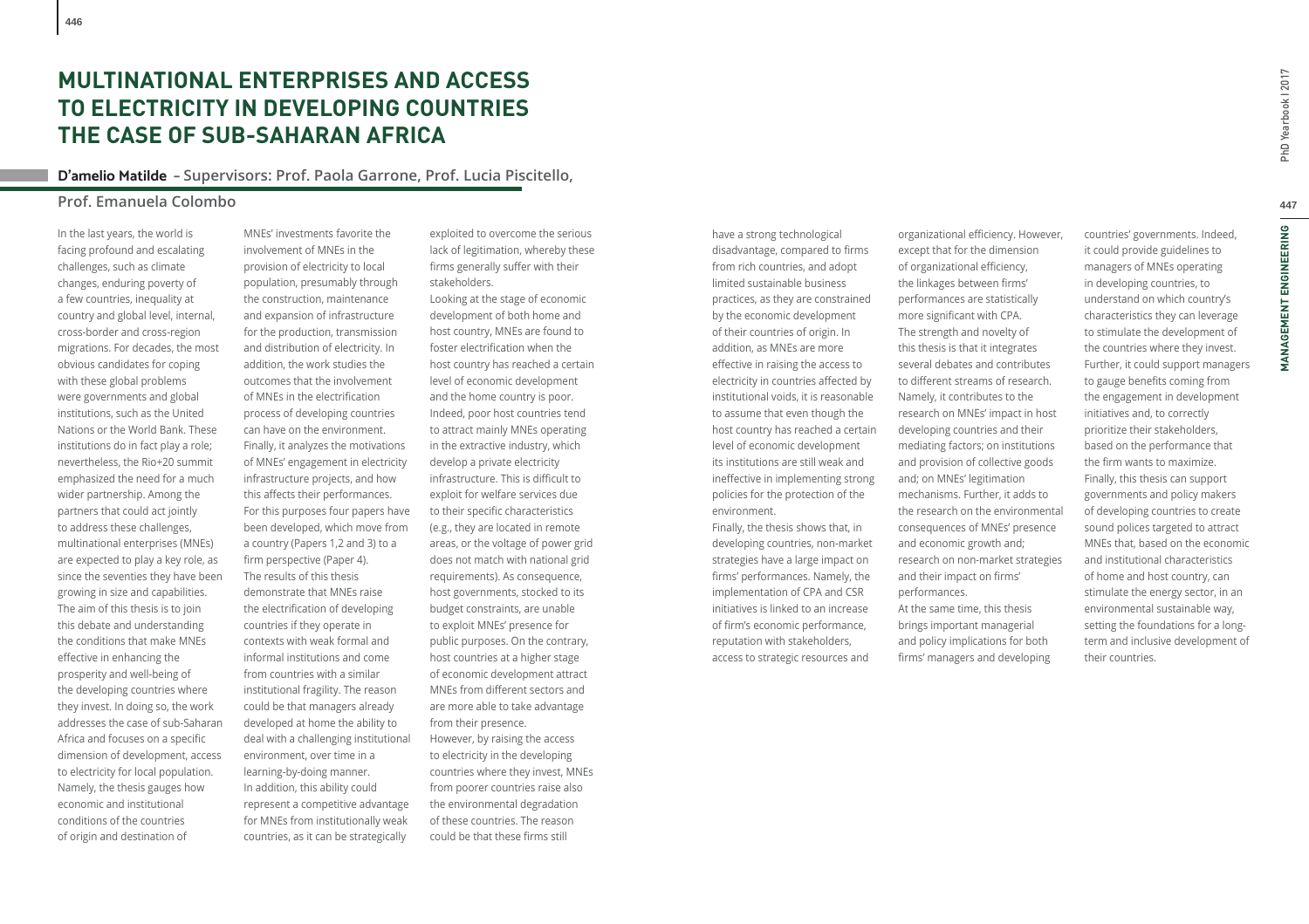## **EXTREME MANUFACTURING FLEXIBILITY: ORGANIZATIONAL LEVERS TO COPE WITH EXTREME PLANNING, VOLUME AND MIX FLEXIBILITY REQUIREMENTS**

**Fantino Giorgio – Supervisor: Prof. Giovanni Miragliotta**

In a world where the "economics" seem to be everything and all other knowledge fields are in background, where "growth" among all the economic matters seems to be the one and the only one measure of the systems health, where all the economic levers are bent or "disfigured" by the "growth", where the "speed" of change is always increasing, where, however, even the change does not produce the historical growth rate, where also the time has no value (even a negative value if we translate it in interest rate values), this paper seeks to focus on a medium or long term issue: Is it an advantage to invest in developing soft skills or flexibility through specializations? How can we measure the existing gaps between actual level of knowledge and the possible one? How can we explain or simply understand these gaps not only as actual losses or as future gains? Italian small/medium size companies inherited the larger companies' knowledge in the past, when these last ones, the large companies, competed worldwide. Nowadays the Italian paradigm seems to shift versus small/ medium actors. Italian players seem to find difficulties in bridging from small to large size. In this context, the new actors have to understand and measure

**448**

the advantage of investing in distinguished skills of their workers and translate this investment into competitive advantage.

We will discuss how this investment was treated by literature, how we can measure the gaps that have to be filled, how these gaps can be seen as the investment we want to afford to reach a better system "status", how this approach could be reflected in an "on field" study based on a ten-year simulation. This paper is based on the professional experience of its author: a general manager who wanted to drive the change in a typical medium Italian company. A growing company with well-known fashion customers, operating in a partner relationship with these customers, characterized by a negative attitude to change: managers and structure loved the past success tracks and Unions do not want to modify people working habitudes. In this context, the Action Research Project, initially imagined, transformed itself in a simulation project useful to define the "efficiency - flexibility" gaps and risks to be covered.

The data concerning the last years, 125 thousand records, available from the company system, were considered as statistically relevant

and were subjected to a first series of analysis. These analyses were made with the software Knime.

The simulation model was developed on a Software Vensim DSS version 5.9, Ventana System Development, considering a 10 year horizon. The model considers a set of more than 500 variables; many variables are arrays with multidimensional vectors. The base Research Question could be: "How can we measure and judge the effects of new organizational levers on a company structure? How far can we push the system flexibility if we have to consider benefits and costs?" As we present in the following sections, this paper wants to measure the benefits and the related costs that 1 more training and educational expenses could have on the structure 2 more accurate and fast reacting planning and scheduling could have on the structure These two areas are investigated through the two following variables: 1 the "workers flex" as the ability of the worker to accomplish two

or more, different operational tasks

2 the "system flex" as the ability of the people in charge of driving the operations to perfectly organize

the single operations in the most efficient and effective way

The proposed target variables useful to measure the effects are: 1 "FTF" defined as number of workers, theoretical, employed on a full-time basis necessary to fulfil the demand received, given all the system conditions 2 Cost of these FTE 3 "LFTE" defined as the number of theoretical equipment lines,

given all the system conditions and levers simulated, requested to fulfil the demand received 4 Cost of the "LFTE" in terms of space, in squared meters, requested to install the theoretical "fully occupied" lines and the investment cost, based on a standard line cost 5 A set of technical indicators able to suggest the system answer in term of hours needed to complete the production process The paper is based on ICR Spa data. ICR Spa is a typical example of medium size Italian company, working in a well-known sector: luxury and fashion, luxury perfumes in particular. The literature review was initially an introduction to all the arguments that a "change" process pushes to consider: a manager driving a medium size company, especially in Italy, has to drive a "complex" social environment, always changing over the time. The literature review is necessary: 1 to know the "state-of-the-art" concerning all or most of the issues influencing the studied environment,

2 to restrain the interesting arguments and to focus a research target attainable and useful

3 to understand which aspects of the target are already studied and from which viewpoint Initially, the project should have to be a real action-research. Nevertheless, as already mentioned, the company immediately dismissed the project because the Unions' negotiation was so difficult that every proposal was doomed to failure. Not only Unions were negatives, the internal structure was also negative to change. To focus on the simulation, the paper seeks to measure the hereabove set of indicators in different scenarios. The company operates or could operate in these different scenarios. The differences between the indicators calculated in these scenarios represent 1 the benefits/costs to face if we pass from the first status to the second one 2 the theoretical costs affordable if we seek to reach a different status 3 the answer of the system to different customers' request Two sets of scenarios were ideally built: the first one tried to replicate the real situation along the ten-year horizon; the second

wanted to imagine an ideal world where the past was in line with the actual or future conditions. While the first set of hypothesis was used to test the model validity, the second one wanted to inherit the parameters validated to re-build the data series as if everything was produced internally Professionally, the results were useful during the discussions

with the Unions. The main result was the internalization of the outsourced activities with an

agreement with the Unions that cleared all the local past agreements and defined a new workers structure. However, the most important result has not also showed its effects: the new soft skills development as well as the flexibility through specializations could let ICR improve the results or making more efficiency and flexibility with relevant margins. Moreover, this result will push ICR to a second phase with an action research plan on the field; it will prepare the company to face the future customers' request with an optimized structure. Nevertheless, they could also generalized considering the effect on equipment and technical indicators, analysing the initial conditions and the different future scenarios reachable or imaginable. Many other arguments could be investigate as suggested by the simulation results. For example, the relevance of studying the system model and the consequent managerial style, the mix of structure-people organization- risk that the company really want to put in place, the limits to flexibility in people organization if the approach is pushed to indirect company functions, the limits of training and educational programs applied to workers … Finally, the author thinks that the paper is a valid suggestion to connect the managerial world with

the Accademia to face the evernew challenges. Could we imagine a series of feedbacks between universities and small or medium size companies that historically did not have a long tradition of educational experience?

**449**PhD Yearbook I 2017 449 **MANAGEMENT ENGINEERING MANAGEMENT ENGINEERING**

PhD Yearbook | 2017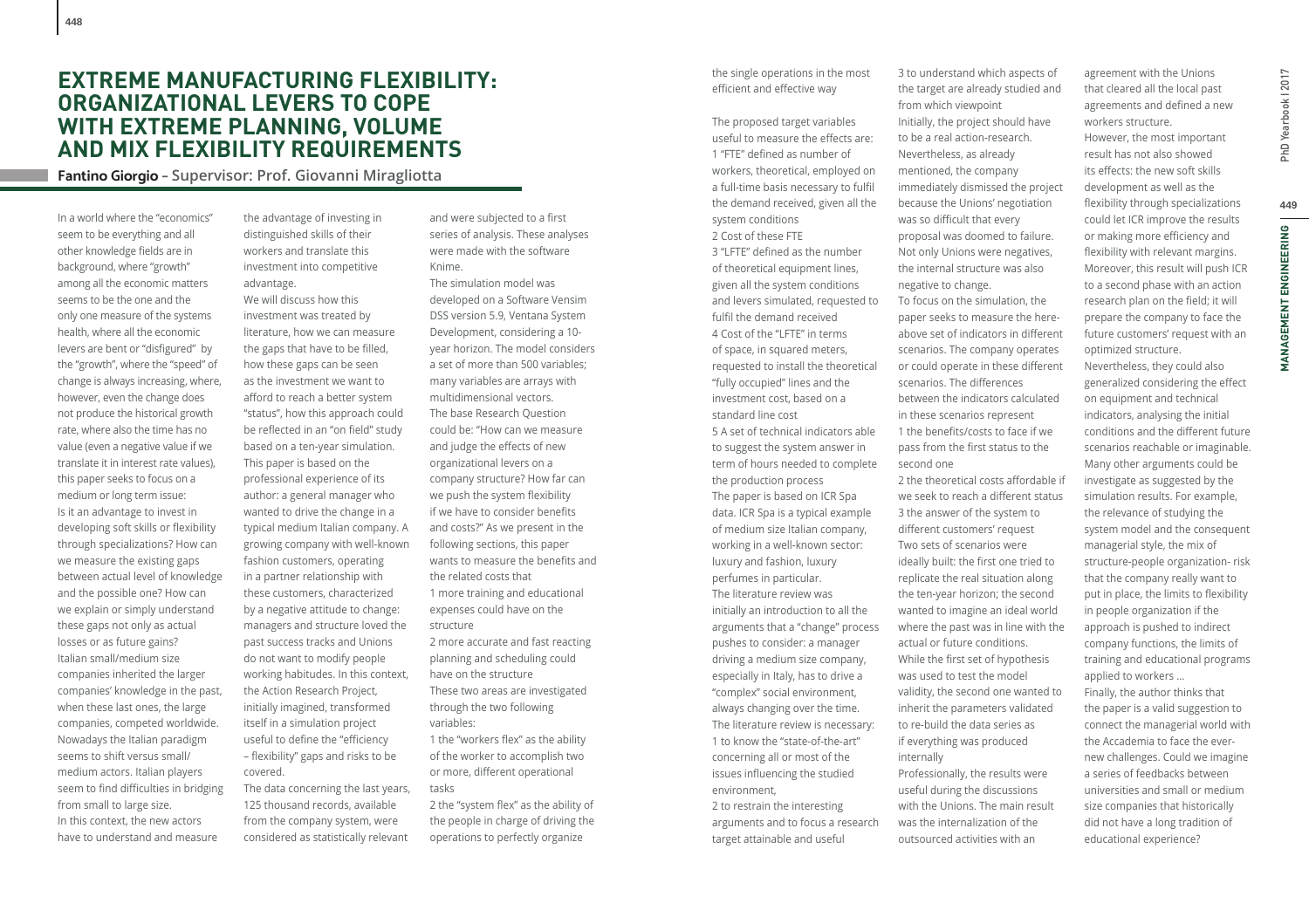## **Franzò Simone – Supervisor: Prof. Federico Frattini**

Energy efficiency (EE) is a field that has recently assumed great significance in international public opinion and for policy makers, due to many factors such as the impact on the competitiveness of countries as well as the environmental effects attributable to energy consumption. This has led to the birth of a new industry, i.e. the EE sector, whose core activity refers to the provision of EE services. The preliminary analysis on the *modus* operandi of firms implementing EE projects in Italy shows the strong collaborative nature characterizing the business models of these firms, regardless of the specific business model adopted. The investigation of firms whose core business is the provision of energy services, socalled Energy Service Companies (ESCOs), shows that they adopt the open innovation (OI) principles through establishing partnerships with third parties during the development of their projects, i.e., customers, technology providers and universities. However, there is considerable heterogeneity in terms of the propensity to a collaborative approach of firms offering EE services, even if such an approach would seem to be inherent to their business. This phenomenon can be included in the debate on the difficulties from a "cultural" perspective - that

firms have in moving from a closed to an OI approach, an issue that is amply discussed in literature and corroborated by much empirical evidence in different sectors. Understanding how organizational culture influences the adoption of OI in firms that implement EE projects is the primary goal of this research. The literature review undertaken enabled us to identify some critical gaps that include: (i) a clear understanding of the role of organizational culture with respect to a firm's propensity to adopt OI; (ii) a clear understanding of the role of organizational culture with respect to the results of collaborative projects. The phenomenon-driven objective and the state of the current theoretical knowledge on the subject suggested a theory-building research approach to achieve the objective of this thesis. We used a preliminary theoretical framework to orient the empirical analysis by identifying the scope of the research and the main concepts and variables underlying our analysis. This led to the definition of two research questions: RQ1 - *How do the characteristics of the organizational culture infl uence the degree of openness of firms implementing EE projects?* RQ 2 - *How do the characteristics of the organizational culture infl uence the results of the EE projects* 

*implemented collaboratively?* According to the theory-building approach and considering the complexity that characterizes the EE sector, the use of rich qualitative data became of fundamental importance. First, we studied the Italian EE market to select the firms for the empirical analysis. We built a sample of 8 Italian ESCOs, selected based on a "polar types" sampling procedure. Downstream of this first empirical analysis, we formulate the emerging theory, expressed in a series of propositions, that are then tested and refined through a second empirical analysis involving a larger sample of 20 Italian ESCOs.

The multiple case studies led us to define the propositions that represent the emerging theory. It advances that the articulation of the organizational culture of a firm implementing EE projects influences the degree of openness with respect to three main external parties, i.e. technology providers, customers and universities, which in turn affects the success of the collaborative EE projects. Furthermore, our theory suggests that the way in which the cultural variables influence the firm's degree of openness to external parties is influenced by two main contextual variables, namely,

the size of a firm's portfolio and the degree of technological maturity of the EE solutions offered. The answers to RQ1 states that: (i) the propensity of firms to use external technologies in implementing EE projects promotes the involvement of technology providers in these projects to complement their know-how and be more attractive on the market; (ii) the risk-taking propensity of firms implementing EE projects characterized by the low technological maturity of their EE solutions portfolio promotes the involvement of customers, since their integration is a mitigation strategy to counter the risks associated with EE projects; (iii) the risk-taking propensity of firms implementing EE projects that have a portfolio with a large number of EE solutions promotes the involvement of technology providers in these projects, since the expected benefits outweigh the associated risks; (iv) the orientation to technological innovation of firms implementing EE projects that have a portfolio with a large number of EE solutions promotes the involvement of technology providers and universities in these projects to offer innovative solutions ahead of competitors; (v) the presence of rituals for rewarding employees who have excelled in collaborative activities in firms implementing EE projects characterized by high propensity to use external technologies and

risk-taking and high orientation to technological innovations promotes the involvement of technology providers, customers and universities in such projects, demonstrating the strategic importance that the firm attributes to the use of external sources of innovation. The answers to RQ2 state that the simultaneous presence of language that tends towards the habits and communication style of the technology providers, universities and customers with whom the firm collaborates in implementing EE projects and an inclusive physical and virtual environment for these parties has a positive effect on the project results, since these facilitate their interactions and internally legitimize the collaborative approach. We believe the work presented in this thesis can benefit above all research in the field of innovation management and organizational culture. First, it adds to the literature on the organizational issues that represent the antecedents of OI and moderate the impact of OI on firms' performance, by focusing on an under-research issue such as organizational culture. It confirms and reinforces the view in literature according to which the degree of openness to external collaborations of a firm's innovation process and the results of these collaborative initiatives also depends on the articulation

of a firm's organizational culture. The study identifies the cultural variables that have the greatest effect on the degree of openness of a firm to external contributions and thereafter on the success of the OI initiatives implemented, while also providing an explanation for this. Moreover, this work also contributes to the literature stream on the performance implications of OI, by adding other performance dimensions to those typically considered in literature and demonstrating the existence of a relationship between the cultural variables and the results of the OI initiatives. Finally, this work also contributes to the literature on organizational culture, by adding to what is known about the relationship between organizational culture and innovation, with particular reference to a specific approach to innovation, i.e. OI. The research provides several insights for top and middle managers of EE companies willing to promote the adoption of OI in their firms. The theoretical model developed enables managers to recognize the importance of cultural variables on the propensity of firms to adopt OI and the results of such initiatives and provides some concrete suggestions to managers on how to act on the organizational culture of their firms to increase the firm's propensity towards OI and facilitate the achievement of positive results.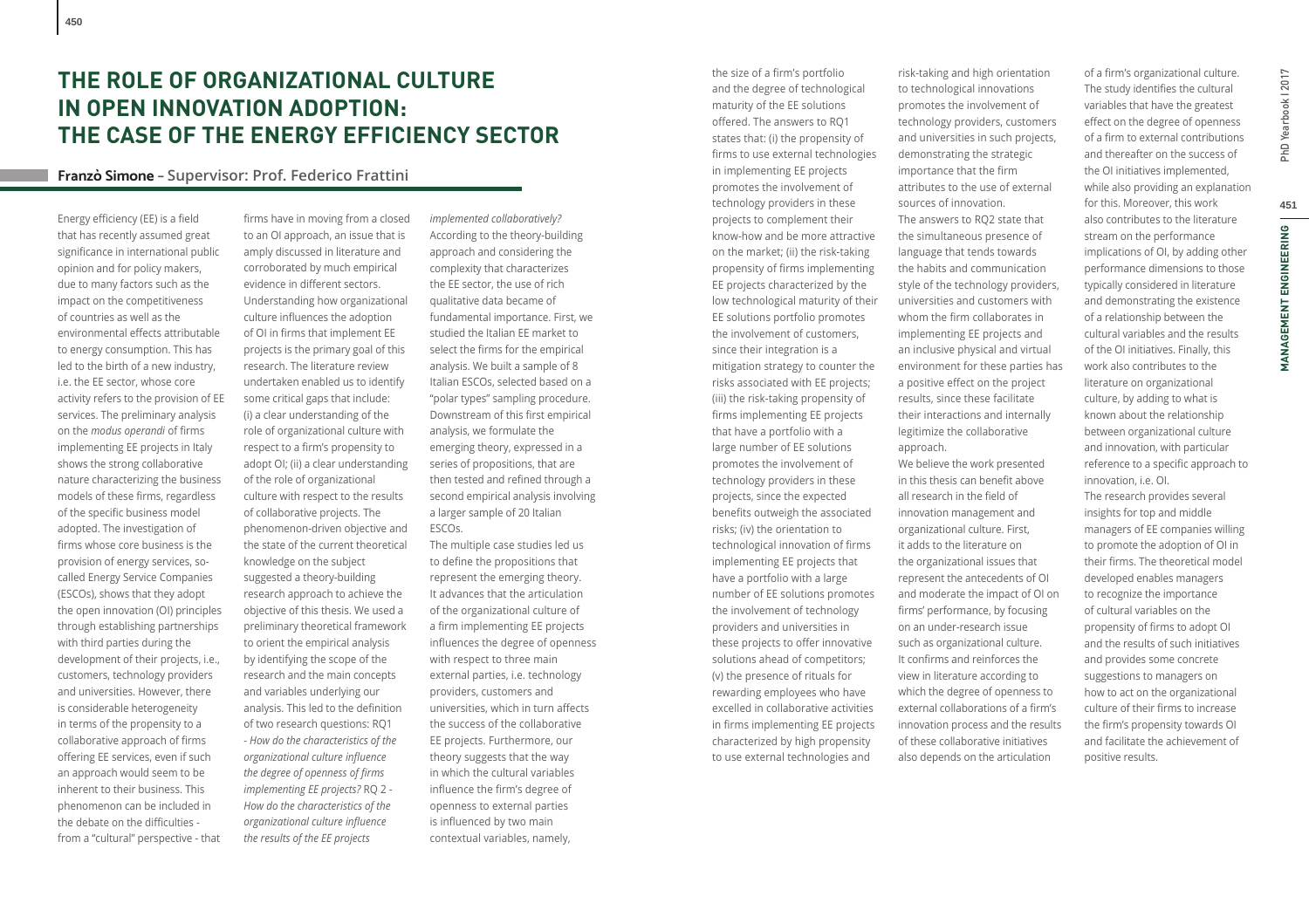**Ghio Niccolò – Supervisor: Prof. Massimiliano Guerini**

In the last decades, the issue of whether and how universities influence the local economic context has received increasing attention from both academics and policy-makers. By pursuing the so-called "third mission", universities can affect innovation and economic performance of local territories, thus increasing their competitiveness (Etzkowitz, 1998; Etzkowitz and Leydesdorff, 2000). The present thesis enters in this wide debate, by investigating the role of university knowledge *spillovers* in shaping the economic activities (Varga 2000; Feldman and Desrochers, 2003; Audretsch and Lehmann, 2005; Mueller, 2006; Carlsson et al., 2009; Belenzon and Schankerman, 2013). Business opportunities stemming from university knowledge spillovers require an industrialization process requiring requires considerable effort and costs (Bercovitz and Feldman, 2006) in order to be shaped into marketable applications by external economic agents (Fontes, 2005; Mueller, 2006). According to recent articles, the phenomenon of new firm creation is a suitable mechanism to transfer university knowledge to the economic environment (Audretsch and Lehmann, 2005; Acosta et al., 2011; Bonaccorsi et al., 2014) as prospective entrepreneurs

are more willing to invest in the development and commercial exploitation of products and services out of university knowledge spillovers (Acs et al., 2013) than incumbent firms. However, such contributions often lack a common theoretical framework, and our understanding on the topic is far from being exhaustive (see Qian and Acs, 2013). The present research project aims at address this gap, by providing theoretical and empirical contribution to the study of the dynamics underlying the creation of new firms. established to commercialize university knowledge spillovers. More specifically, it intends to answer two overarching research questions: i) What do we know about the role of university knowledge spillovers in fostering entrepreneurship? ii) Which are the local factors that facilitate/hamper the conversion of university knowledge into economic knowledge through the creation of new firms?. By answering to the first research question, the first objective of the present research project is to offer a theoretical contribution, which consists in the systematization of the academic literature that have investigated the effect of university knowledge spillovers

in fostering the creation of new firms at the local level. Then, by answering to the second research question, this thesis intends to investigate how specific local factors are able to influence such phenomenon. More specifically, I aim at analyze the mechanisms through which the characteristics of the local economic context allow certain geographical areas to experience superior performance in entrepreneurial activities, which base their competitive advantage on the commercial exploitation of university knowledge spillovers.

#### **The output**

The first contribution of the present thesis, by providing a systematization of the literature investigating the role of university knowledge spillovers in fostering local entrepreneurship, lies in positioning of the Knowledge Spillover Theory of Entrepreneurship (KSTE) against pre-existing theories. In particular, it identifies the KSTE as the academic literature of entrepreneurship that clarifies how the newly-created knowledge affects the economic context Furthermore, this work analyzes the extent to which the characteristics of geographical areas influence the creation of new firms that are established to commercialize university



## **1. Marginal effect of external university knowledge, as OPENNESS varies**

knowledge. In so doing, it shows that local population's open-minded attitudes and the local presence of financial

intermediaries able to establish trust-based relationships with their borrowers are crucial determinants in increasing the permeability of the local knowledge filter. In this view, the second contribution of the present work consist in providing evidence to the fact that open-minded attitudes of population in local areas, by lowering the communication barriers and facilitating the income of talented people, are fundamental in the capture and commercial exploitation of knowledge spillovers generated by geographically distant universities.

The third contribution of the present thesis consists in the recognition of the availability of cooperative banks in local areas as a crucial determinant of the degree to which geographical areas experience superior performance in entrepreneurial activities aimed to commercially exploit university knowledge spillovers. In particular, cooperative banks lower the difficulties hampering the access to external funds, when perspective entrepreneurs have to deal with the industrialization process of scientific discoveries deriving from university knowledge.

## TABLE 1. MARGINAL EFFECT OF UNIVERSITY KNOWLEDGE, FOR DIFFERENT VALUES OF LOCAL OPPORTUNISM AND PRESENCE OF COOPERATIVE BANKS.

|                                                                                                                   |                                     | ME of UNIKNOWI, i when COOPERATIVE is: |                  |                   |  |
|-------------------------------------------------------------------------------------------------------------------|-------------------------------------|----------------------------------------|------------------|-------------------|--|
|                                                                                                                   |                                     | 1 std. dev. below                      | at it mean value | 1 std. dev. above |  |
|                                                                                                                   |                                     | the mean value                         |                  | the mean value    |  |
| ME of UNIKNOWI,j<br>when OPPORTUNISMj is:                                                                         | 1 std. dev. above the<br>mean value | <b>NS</b>                              | $1.447***$       | $4.060***$        |  |
|                                                                                                                   | at its mean value                   | $0.581**$                              | $0.956***$       | $1.321***$        |  |
|                                                                                                                   | 1 std. dev. below the<br>mean value | $1.603***$                             | <b>NS</b>        | <b>NS</b>         |  |
| <b>NS:</b> not significant. The asterisks ** and *** indicate significance at the 5%, and 1% level, respectively. |                                     |                                        |                  |                   |  |

PhD Yearbook | 2017 **453**PhD Yearbook I 2017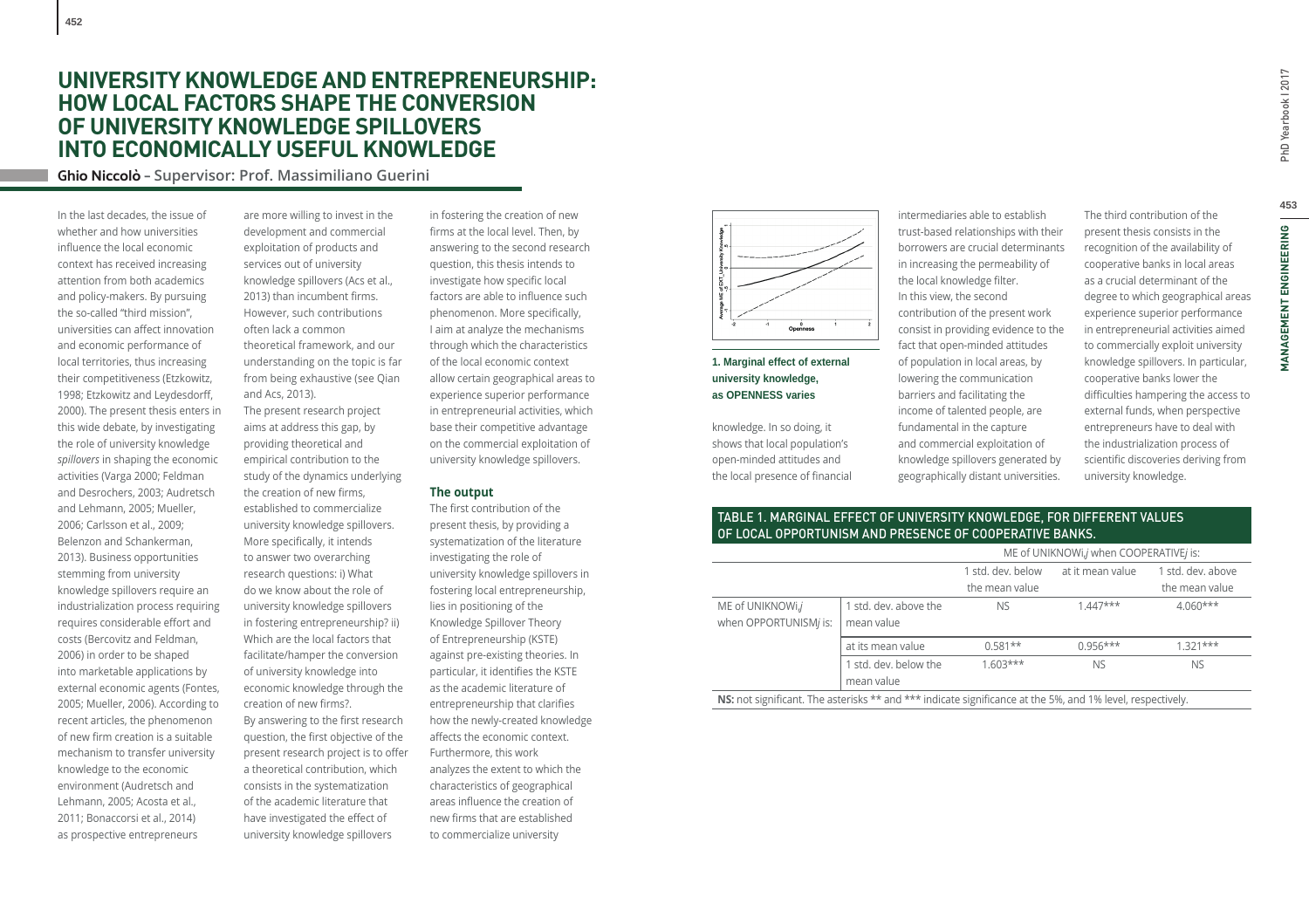# **THE ROLE OF ORGANIZATIONAL CULTURE IN OPEN INNOVATION ADOPTION: THE CASE OF THE ENERGY EFFICIENCY SECTOR**

## **Grassi Laura – Supervisor: Prof. Marco Giorgino**

The research context of this work is corporate governance, which essentially deals with effective control mechanisms to avoid that the different interests in a company could lead to misbehaviours.

It became more and more relevant also as a consequence of recent defaults, financial frauds like the Italian Cirio and Parmalat scandals and the 2000s financial crisis. where many cases of inadequate governance displays. Considering the agency problems arising from the separation of ownership and control, prior literature tended to identify possible mechanisms through which reducing information asymmetries and better aligning the interests of shareholders (principal) and managers (agent). Among different mitigation issues, this work focuses on board composition and in particular on board heterogeneity. The board of directors is ultimately responsible for the success of

a firm as the way in which the board performs its tasks is directly linked to firm performance, as it exerts a remarkable role with business and strategic implications and monitoring of the company management.

Building on an extended literature review, the primary idea of this project derives from the consideration that extant research has not evidenced in sufficient detail how the board heterogeneity has influenced subsequent performances of the company and the effectiveness of governance mechanisms. The limited number of academic studies on a subset of the heterogeneity issues provides contradictory results.

In addition, no study analyses what happens as soon as a very heterogeneous board is appointed. Despite positive contributions of directors heterogeneity, such as better quality of new ideas and debate, possible communication problems could arise. Research is still scarce on proper mechanisms

to make heterogeneous directors converge, without wasting time and/or reducing their contribution. Further, besides heterogeneity could be beneficial for a company, it can also improve the attractiveness of the company towards institutional investors, which are minority investors but also proper and skilled monitors.

The thesis comprehends four different but interrelated papers whose connections are highlighted in the Research Framework reported in Fig.1. Namely, Paper 1 focuses on the over and large debated gender issue in the boardroom on company performance, but considering the positions that female directors hold in the board. Results showed that not all the female directors influence firm performance, as it acquires relevance the role they hold. In particular, we found that female executive directors and chairwoman impact negatively subsequent firm performance



**1. Research Framework**

non-independent members do not influence it. These findings could support the idea that these nominations act as a token in the boardroom. The presence of female independent directors instead increases subsequent performance, as they act as better monitors of managers. Paper 2 analyses the impact of tenured directors on subsequent company performance, even in relation to other main issues such as gender, independence and size. Research on tenure of directors is in an embryonic state. Considering a sample of major European listed companies on a four years base, accordingly to the role of directors as advisors and monitors of managers, we find consistent and robust results that firms with tenured directors have better subsequent company performances following a U-shaped relation. Similarly, the presence of tenured independent and female independent members is beneficial for the company. Paper 3 considers induction of directors as a possible mechanism to improve effectiveness of governance. At least at their appointment, directors do face a strong lack of information about the company business and environment. Induction programs should facilitate the knowledge of the environment, combining the different expertise of the directors. This is even more important when such directors are heterogeneous along different dimensions, in order to have directors ready for facing their offices in the shortest possible time. Results show that induction programs are a

while female non-executive

fundamental tool to assure that each director fully contributes with his own human and social capital to the board meetings in the shortest possible time, thus guaranteeing a positive impact on the value creation. Cases showed that the strict centrality of the company business leads to a company-customization considering the peculiarities of the directors of the company and in particular their pre-requisites both at an individual and at a collegial level. Among the main benefits of such sessions, we noticed the fostering of debate and discussion and the improvement of cohesion among board members. Finally, Paper 4 considers institutional investors as minority shareholders, questioning whether governance practices drive their investment decisions and whether country-level protection variables can act as subsitute to some extent. Empirical evidence suggests that governance practices are significant in driving investment decisions and that investors appreciate lean but sound systems, which enable fast decisions, hedging investors from information asymmetry and the risk of wealth expropriation. Additionally, firm-level and country-level protection are to some extent substitutable. In fact, in countries where the protection of minority investors is lower, institutional investors assign greater importance to sound and less to lean governance systems. By contrast, in countries where minority investors are more protected.

Summing up, these results advance the literature on the boards in several ways. First, we extend the comprehension of the effect of female directors on firm performance by considering also the role they have. Further, we show that directors tenure, a board characteristic which received limited attention, is an important dimension of advising and monitoring. Third, induction has not yet received the attention it deserves in the light of its implications and beneficial effect we documented. Finally, findings show that governance provisions do affect institutional investors eff ects, identifying *leanness* and *soundness* governance variables and highlighting some substitutional effect with legal protection of minorities at country level.

effects of the heterogeneity of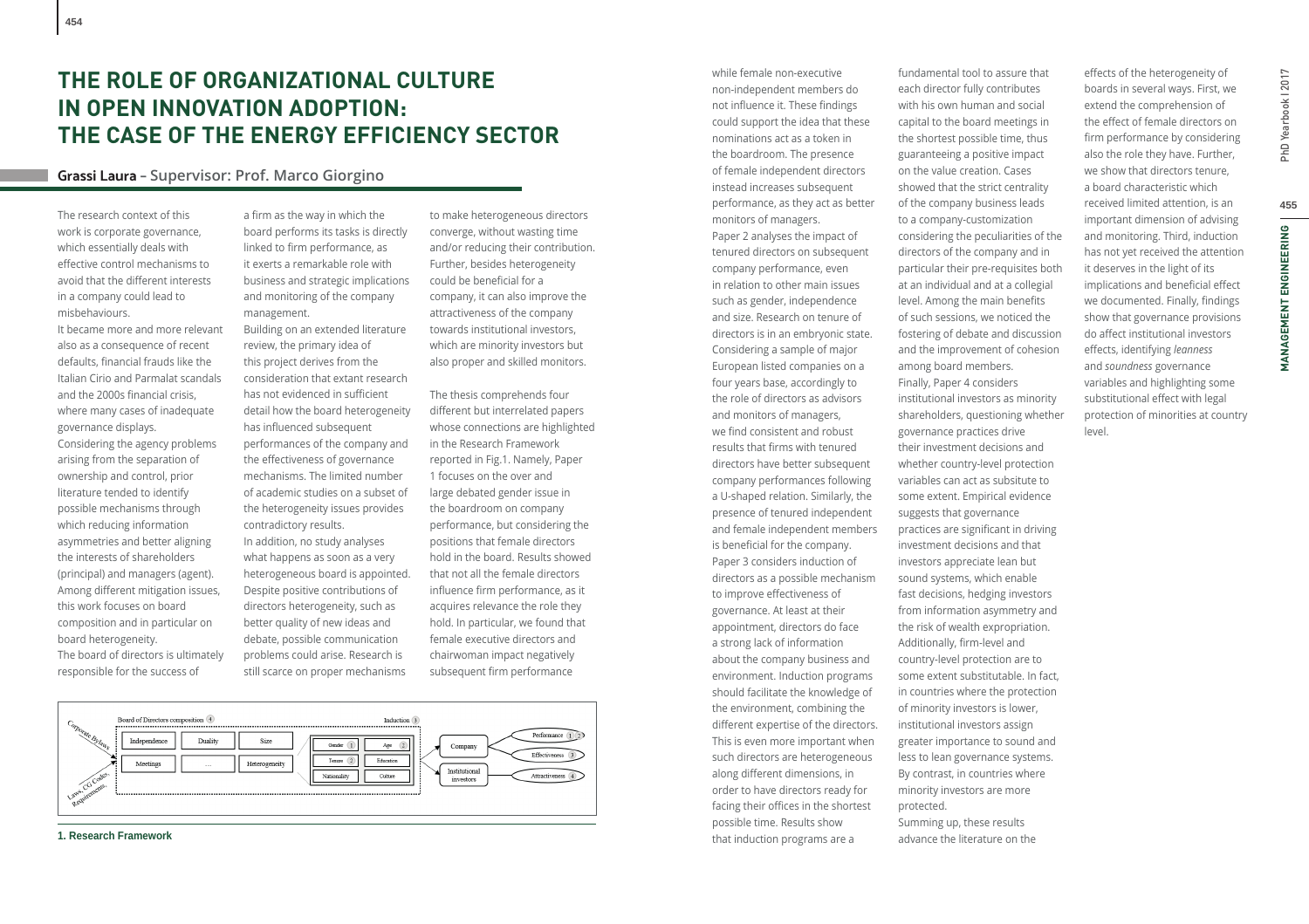## **SUSTAINABILITY IN THE FOOD SUPPLY CHAIN SEEN FROM A MULTIPLE STAGES' PERSPECTIVE A STUDY OF SUSTAINABILITY PRACTICES, COLLABORATION, ASSESSMENT AND PERFORMANCE IN THE ITALIAN FOOD SUPPLY CHAIN**

## **León-Bravo Verónica – Supervisor: Prof. Andrea Sianesi**

## **Research Objectives and Methodology**

The thesis comprises five papers to study the food supply chain (FSC) and in particular, the sustainable performance management in different FSC stages. Given that organizations are part of a network of interdependencies and need resources from supply chain partners to get performance benefits, reduce uncertainties and increase power, the Resource Dependence Theory (RDT) provides a frame for designing the study and interpreting the results. The research goes along three phases:

Delimiting, systematic literature review (Paper 1) to identify the gaps in literature and to define the research objectives: 1) to identify sustainability practices in different FSC stages. 2) to investigate how sustainability practices are associated to performance in the company and in the upstream or downstream. 3) to investigate the implications of different FSC stages' sustainability behavior; and, 4) to investigate how sustainability assessment is carried out, if it is, in different FSC stages. Exploratory, multiple case studies spread on four different stages: grower/breeder, processor, distributor/transport, and retailer; analyzing sustainability practices in the FSC, performance

pursued, links with performance in other parts of the chain, and sustainability assessment (Paper 2, Paper 3).

Explanatory, multiple case studies concentrated on specific product supply chains: in Paper 4, the Grana Padano and in Paper 5, the Italian pasta.

In the exploratory and explanatory phases, each paper considers particular research questions, and number of FSC stages. The unit of analysis is the company with activities in a particular stage. Cases were a variety of small and larger companies.

Data was collected via semistructured interviews, direct observation, and from secondary data. An interview protocol was developed a priori and was refined and updated as interviews went along. Data analysis was performed in three levels: within case, cross-case and cross-stage. Construct validity was ensured by using multiple sources of evidence, establishing a chain of evidence, with structured data analysis and triangulation, and using a replication logic. Lastly, operationalization and an interview protocol helped to maximize reliability.

## **Main findings**

In the exploratory phase, a preliminary understanding of variables in a particular FSC stage and the effects on the upstream and downstream was observed. Sustainability practices' implementation depends on the FSC stage, company size, level of vertical integration and product typology. Conforming to RDT, these behaviors could cause new dependences in the future, as the performance dimensions attempted in different stages could contrast with the ones upstream and downstream, it could cause misalignments and rival objectives in the chain. Findings in this phase called for further examination in a more homogeneous set of cases. In the explanatory phase, Paper 5 provided more detail of the links between sustainability collaboration and performances, confirming or diverging the findings in the previous phase. The behaviors observed in Paper 5 could be explained by RDT, as the collaborative strategies imply consequences not clearly assimilated, and new dependences call for revised relationships to improve performances. On the other hand, the cases in Paper 4 allowed exploring the rationale behind sustainability assessment in the FSC thanks to the product' regulated environment. Findings also provided insights about

the alignment between drivers, practices and performance. The results evidenced that the sustainability approach in the FSC is shaped by the combination of sustainability practices implemented, the performances pursued and the assessment mechanisms. The approach in each stage is influenced by company size, the supply chain stage, the role of the company in the chain, the level of vertical integration and the sustainability strategy.

## **Discussion and Conclusions**

Together with the findings, the main messages from this research involve interdependence, and, research design choices. Regarding interdependence, the implementation of certain sustainability practices in a certain stage implies consequences internally and on other actors in the chain. The interdependence is shaped by companies' size, level of vertical integration, role in the chain, and supply chain stage; driving each stage's sustainability approach, and requiring them to assess sustainability. However, different FSC stages might not realize this need yet. Moreover, companies already assessing are not aware of how the interdependences will be reshaped or created when other stages require new information or actions.

In the other hand, the multistage research design implied collecting data from multiple tiers to analyze behaviors that otherwise could not be observed, and at the same time, capturing the intrinsic heterogeneity in food

industry. Although innovative in sustainable supply chain research, this multi-tier case study methodology was challenging due to the time and resources needed to approach firms in different FSC stages. Furthermore, while studying multiple FSC stages, it was possible to recognize the factors influencing sustainability implementation and assessment. These factors trigger behaviors that at the same time shape the interdependences in the chain; hence, adopting RDT is a novelty too.

## *Implications for theory and practice*

Findings in this thesis contribute to theory by identifying different sustainability approaches in different FSC stages, and, by identifying the factors that influence practices implementation and assessment. Furthermore, it contributes and extends theory on the sustainability assessment rationale, suggesting that alignment, though not perfect, is achieved either in the vertically integrated cases, or in those strongly coordinated, where the presence of an overseeing body provides better alignment. In addition, this research extends and confirms the interdependence in the FSC, where increased collaboration to deal with external pressures and uncertainties is suggested, according to RDT. This study extend this idea by studying multiple FSC stages. Findings in this study contribute to practice mainly in two areas. First, to raise awareness of the interdependences, to comprehend

other stage's objectives and to look for more aligned sustainability goals. Second, the alignment of sustainability assessment in the FSC that up to now exhibits an individualistic approach and the chain does not know how to deal with the interdependences created by individual behaviors. Once managers recognize the diversity of practices and objectives, assessment could take a completely new approach.

## *Limitations and future research ideas*

First, the study focuses in one industry, in a country, and product based on the researcher's criteria; thus, further research is encouraged to study other scenarios. Second, the multi-stage research design is innovative, though, it should be carefully considered, as the broader the study becomes, the more challenging will be to involve multiple stages. Third, the rationale for sustainability assessment is an initial step opening an extensive avenue for research, e.g., if the practices implemented are useful to attain the performances intended, and if not, how companies make sure they measure what is appropriate. Lastly, the study did not consider standardized reporting systems, since small and medium companies compose food industry in Italy, and they are not particularly engaged in these systems. Future research could focus on reporting systems, certifications and policies, the role of non-profit organizations and the role of trading actors.

457

**MANAGEMENT ENGINEERING**

**VANAGEMENT ENGINEERING**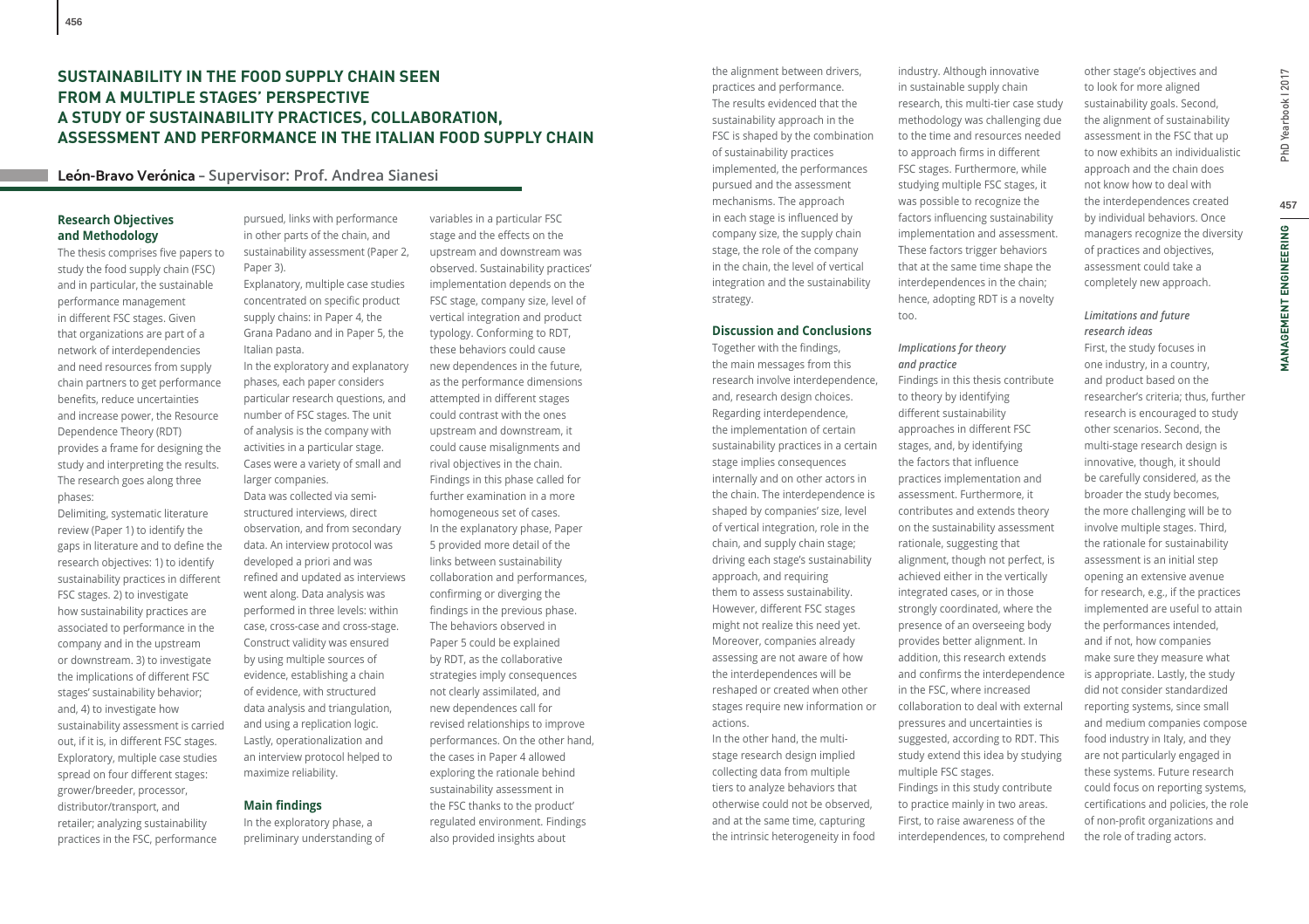# **459**PhD Yearbook I 2017 459 **MANAGEMENT ENGINEERING MANAGEMENT ENGINEERING**

PhD Yearbook | 2017

## **SUPPLY CHAIN PERFORMANCE MEASUREMENT SYSTEMS: A LIFECYCLE PERSPECTIVE ON THE RELATIONSHIP WITH PERFORMANCE IMPROVEMENT**

## **Maestrini Vieri – Supervisors: Prof. Federico Caniato, Prof. Paolo Maccarrone**

Many industries in the last decades have undergone massive outsourcing and offshoring. leading to a condition where SC partners contribute significantly to the company value creation. On this behalf, starting from almost two decades ago, some authors claimed that companies are facing a SC based competition scenario. While instances of head-to-head competition within each SC tier are limited, the essence of SC based competition are companies competing and winning thanks to the capabilities they can assemble across their SC networks. On this behalf SCPMSs are instrumental, extending management control beyond the boundaries of the company: SCPMS allows to control, to orchestrate and to stimulate SC partners towards continuous improvement, as well as to manage risk through an extended visibility. For these reasons, SCPMSs appear more a need than a challenge for many companies. After almost twenty years, the scientific community attention on the topic has not decreased and SCPMS still represents a challenge for both performance measurement and management and supply chain management scholars.

Despite quite an extensive and heterogeneous literature, SCPMS

still appears as an often discussed but rarely defined topic, whose boundaries are rather fuzzy. On the one hand, authors refer to SCPMS addressing diverse units of analysis for the measurement process: suppliers, customers, logistics and/or internal production operations. On the other hand, different labels are adopted (e.g. supplier PMS - SPMS, vendor rating, relationship PMS), which partially overlapped with SCPMS, contributing to increase the entropy of the concept. As a result, a comprehensive overview of the topic along with clear definitions is still lacking.

Another element worth noting is that, notwithstanding the unit of analysis of the measurement process (SC partners, SC processes/relationships, internal SC-related activities etc.), most contributions are focused on the SCPMS design. This means that authors focused their attention on the "what to measure" issue, while the other phases of the SCPMS lifecycle, i.e. SCPMS implementation, use and review, have been largely neglected so far. Moreover, despite the emphasis on how to develop the measurement framework, empirical evidence on the outcomes from the SCPMS adoption is lacking. Grounding on previous

considerations, my PhD research has two main highlevel goals: (1) shed lights on the concept of SCPMSs, providing a comprehensive explanatory framework. (2) Empirically investigate the relationship between SCPMS adoption and performance improvement. The thesis is structured as a collection of five papers, which can be classified into three consecutive logical phases.

- 1. Research perimeter definition (paper 1): it represents the preliminary phase of the research, directly tackling the first goal. The scope of the analysis is clarified and relevant definitions and constructs are addressed. The aim is to disentangle the complex topic, by rationalizing extant literature and listing main issues to consider.
- 2. Critical issues identification (paper 2): first steps into the field, within an initial empirical investigation based on theory building SC case study, aimed at gaining preliminary insights about the second goal of the research, i.e. the SCPMS outcomes and impact on performance.
- 3. Specific problem outline (paper 3-4-5): the core part of the doctoral research, aimed at addressing with a

theory testing approach the relationship between SCPMS (and supplier PMS in particular) and SC partners' performance (suppliers in particular). These last three papers, along with the second one are aimed at achieving the second goal of the PhD research.

The first paper is a purely conceptual paper, aimed at clarifying the concept of SCPMS and setting the boundaries of the topic; a systematic literature approach is applied with three goals: (1) clarifying the boundaries of the topic and providing relevant definitions; (2) assessing the current state of the art of extant scientific literature; (3) propose a research agenda for future. The second paper is based on a theory building research, based on a case study methodology and a qualitative approach in data analysis. It is important to note that it is a single SC case study, involving 7 companies within three tiers of the automotive SC. The paper aims at overcoming two main limitations of extant literature: the focus on the design phase and the lack of evidence about SCPMS effectiveness perception. Thus, the paper has a twofold purpose: (1) highlighting the SCPMS benefits and criticalities, collecting opinions from all the actors

involved; (2) applying a SCPMS lifecycle perspective looking how it is possible to leverage on various lifecycle phases (design, implementation, use, review), in order to solve criticalities and maximise the tool effectiveness. The last three papers aim at analysing the path between PMS adoption and performance improvement with a theory testing approach. The focus in on supplier PMS (SPMS), the most common type of SCPMS, suitable to be addressed by means of a survey based research within a quantitative approach for data analysis. Dataset for paper 3-4 comes from a dyadic buyer-supplier survey project; the final empirical sample consists in 147 dyads. The theoretical ground relies in the Resource Orchestration Theory (ROT). The former develops constructs assessing the maturity of each phase of the SPMS lifecycle (i.e. SPMS design maturity, SPMS implementation maturity, SPMS use maturity, SPMS review maturity) and tests the relationship with supplier performance improvement. The latter further digs into the SPMS use, analysing the impact of the two paradigms (interactive and diagnostic) of SPMS use and their combined effect (dynamic tension) on supplier's performance. The

mediation effect of relationship trust is recognized. The fifth and last paper insists on the same relationship but applies different theoretical lenses, i.e. agency theory and constructs change consistently. Monitoring and incentives have been considered as two primary supplier performance management practices. An agency path between monitoring/incentives and supplier performance is identified, identifying the mediation effect of goal congruence and supplier opportunism. The Dataset for the fifth paper comes from the second round of the International Purchasing Survey (IPS2), an international research project about purchasing strategies, practices and performance involving four European Institutions. I was in charge of coordinating the data collection in Italy.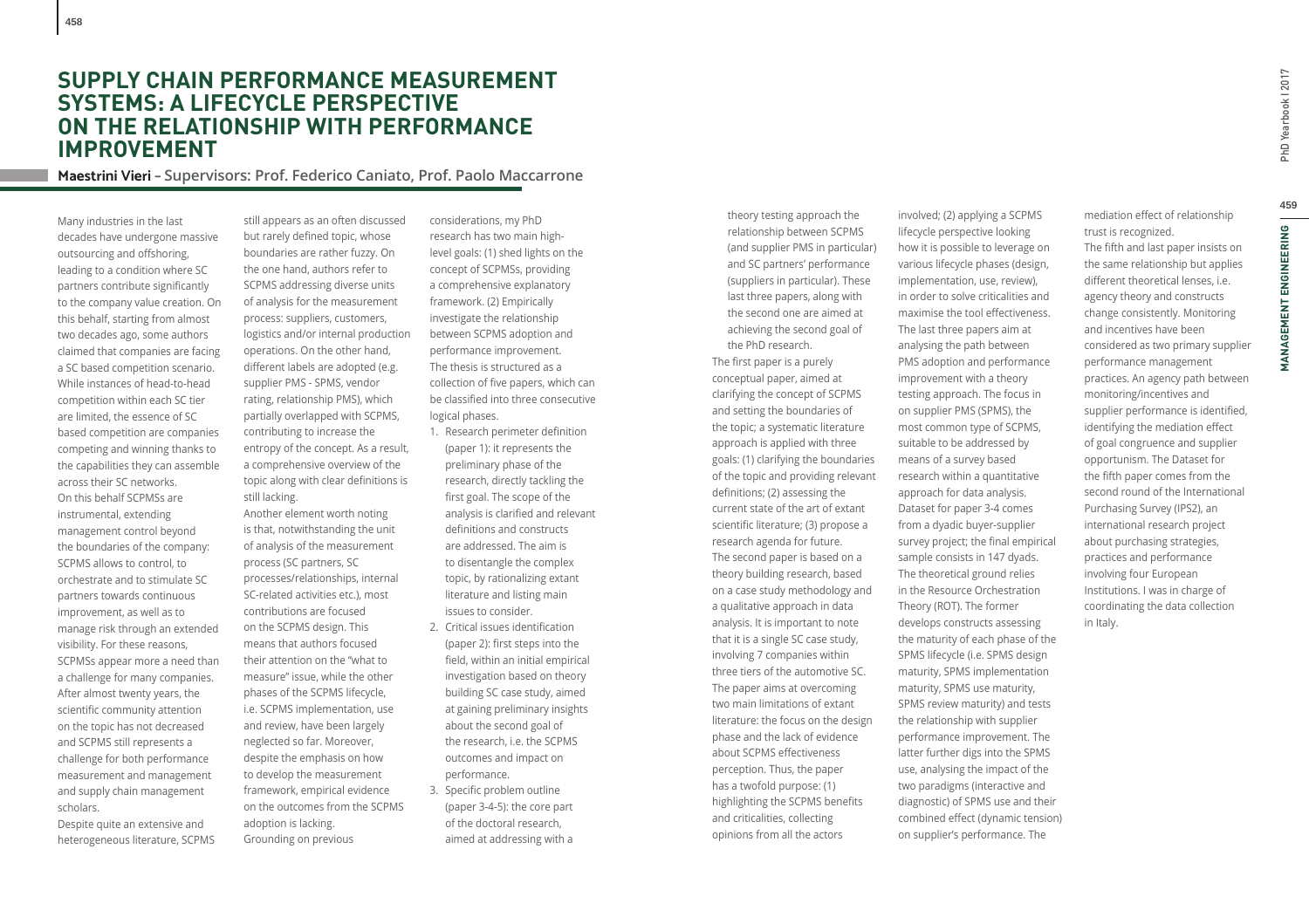## **STRATEGIC INVESTMENT DECISIONS IN THE ENERGY SUPPLY AND DEMAND SECTORS UNDER UNCERTAIN TECHNICAL CHANGE AND SUSTAINABILITY CONCERNS**

## **Marangoni Giacomo – Supervisor: Prof. Massimo Tavoni**

As the scientific community develops clearer prospects on the global risks that current rates of climate change may pose to human welfare, policy-makers are faced with the responsibility to either hedge against these risks today, or adopt a wait-and-see approach. While governments started to acknowledge anthropogenic climate change and the need for action 20 years ago with the first Earth Summit conference, a certain inertia followed from the expectations of strong economic repercussions along with emissions mitigation, especially at the deep levels required for limiting warming to safe thresholds. According to the climate scientists, global atmospheric temperature increase should not exceed two degrees Celsius with respect to pre-industrial levels in order to avoid irreversible climate damages.

How to turn these centurylong future ambitious goals in decisions for today? Climate scientists and economists help informing these decisions by resorting to so called Integrated Assessment Models (IAMs). IAMs have been proved to be a useful tool in exploring the possibility space of future sustainable energy systems, and identifying the most-effective options, as

extensively reported in the mitigation chapters on assessing transformation pathways of the fifth IPCC Assessment Report. These models employ numerical optimization or simulation methods to provide economic assessments of climate change policies, and propose ideal pathways to decarbonize our economies. These pathways usually envisage a deep and potentially very costly transformation of the energy system, which is the main source of anthropogenic GHG emissions, one of the main driver of recent global warming according to IPCC. Two key strategies emerge from the research of this and previous studies, if we want to contain the cost of decarbonization: improving energy efficiency, and reducing the costs of low-carbon technologies. Both of these strategies involve some form of innovation, either in producing or consuming energy. Including innovation in the quantitative assessment of climate policy options has been challenging, especially considering uncertainty in future technological change and socio-economic contexts, complexity of interactions between economic-energy sectors and between regions, unoptimal behavioral aspects of energy demand, current fragmented

national policy commitments and future stringent environmental constraints.

Starting with the energy-demand side, chapter 2 of this thesis investigates the role of energy efficiency improvements in affecting baseline emissions. The analysis takes also into account interactions with changes in other important factors across meaningful future scenario alternatives. As reduction of energy intensity turns out to be among the key drivers of unconstrained CO<sub>2</sub> emissions, it is worth exploring what mitigation options are available in this sector due to innovative technologies. Chapter 3 casts some light on the potential of energy conservation from the digitalization of the residential power sector. Smartmeters, consumption tracking devices and demand response programmes resulting from this information are becoming more and more common among utilities R&D agenda. In particular, we focus on the impact evaluation of a real-time feedback inhome display deployed in Italy. Passing from a microeconomic to a macroeconomic perspective, Chapter 4 quantifies optimal public R&D expenditures in energy efficiency improvements compatible with an ambitious 2 degrees climate stabilization

target. This channel of innovation is juxtaposed with one in a breakthrough clean non-electric technology. This starts our exploration of the innovation possibilities in the energy supply side. Chapter 5 involves a wider set of technologies subject to potential future R&D attention, and questions the role of their future uncertain progress in emissions and mitigation costs. Chapter 6 concludes by considering the joint problem of finding optimal R&D investments and the uncertain technical change resulting from them. Table 1 highlights some of the features characterizing each chapter. Climate policy makers, clean energy investors and power operators will find relevant insights on optimal clean energy R&D investment portfolios, best R&D risk-hedging strategies, and smart-meter potential for emission reductions. The contribution of this Ph.D. thesis lies at the intersection of these topics. The combination of novel and robust methodologies will hopefully be of inspiration for the design of improved strategies to prepare the ground for future stringent climate stabilization.



**Caption for Table 1 (10cm x 15cm) Summary of features included in the research of each chapter**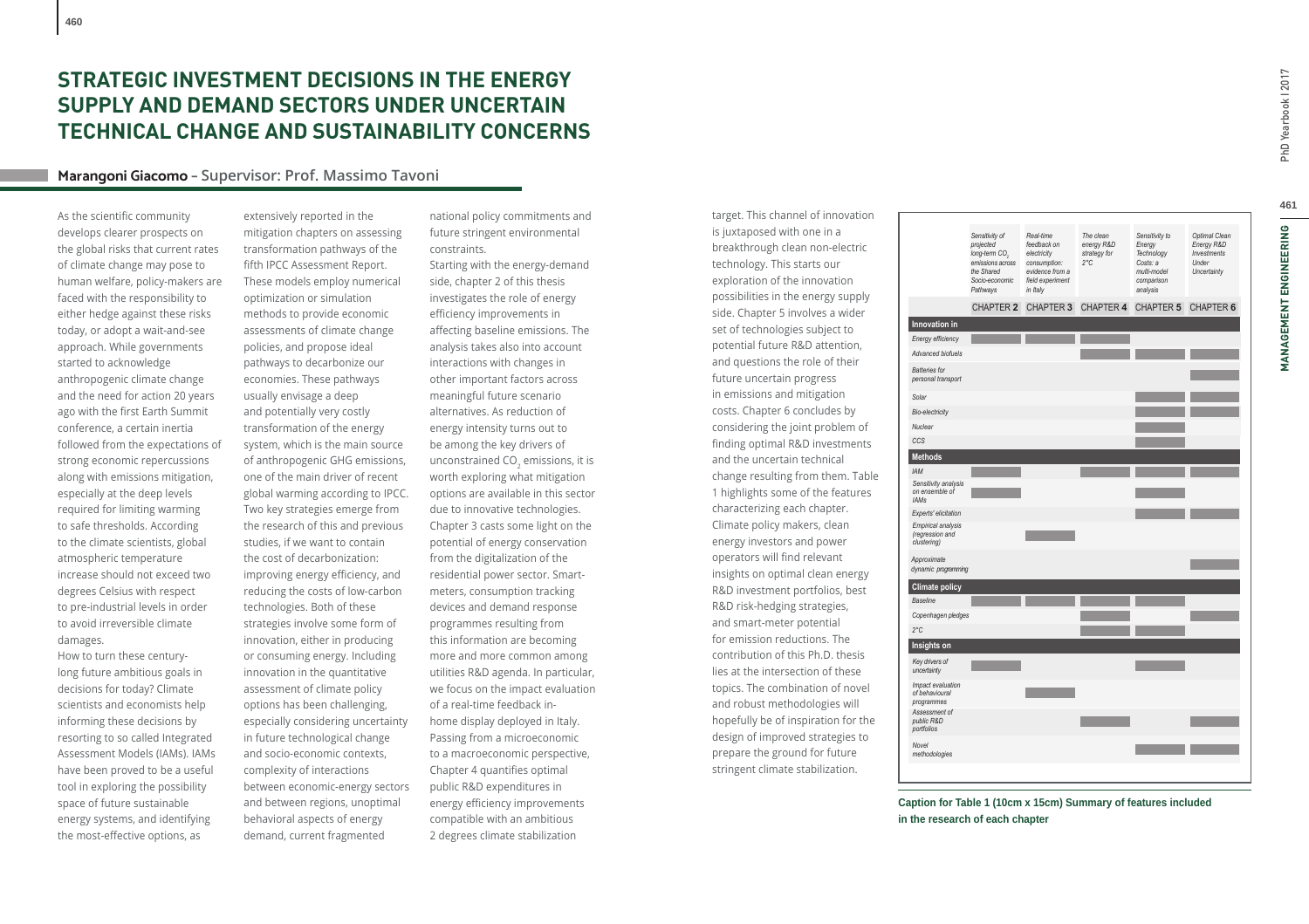# **ESSAYS ON SOCIAL IMPACT INVESTMENT: ADOPTION AND EVOLUTION OUTSIDE ANGLO-SAXON COUNTRIES**

## **Michelucci Fania Valeria – Supervisor: Prof. Mario Calderini**

This thesis is a collection of four essays aimed to add an original contribution to theory and practice through the analysis of the practices in the Social Impact Investment marketplace. Social Impact Investment is a strategy of asset allocation in which expectations of financial and social returns are blended together in a unique value proposition. At now, the studies have focused largely on the adoption and evolution of this practice in the Anglo-Saxon countries. Currently, the Anglo-Saxon model of Social Impact Investment has been criticized for the excessive inference of the government that exerts its power by establishing what social investees should be and do, the neoliberal policy discourse that surrounds the practice, and its social genuineness. The argument sustained in this collection is that the path dependency of history, culture, institutional forces and the differences of the welfare states might cause a variation in the way in which the Social Impact Investment marketplace develops in different institutional contexts. Thus, moving from the critics, the essays challenge the established paradigm and support the idea that, even if the Anglo-Saxon countries are usually pinpointed as a model, different alternatives

of building a Social Impact Investment marketplace can exist. Moreover, this research builds upon the calls of scholars for segmenting the field in different practices, models and needs. Specifically, the research theorizes the contextual conditions and the actors that play an enabling function for the development of the Social Impact Investment marketplace in the Anglo-Saxon paradigm. Once these characteristics have been defined (in paper 1), the thesis proceeds by analyzing the cases where they are absent, with the aim to study the on-going practices and theorize alternatives models. In doing so, the thesis elaborates a rich and original description of the Italian Social Impact Investment market, proposing the roles that organizations can play in the absence of market enablers and the market configurations that results from their interactions (paper 2); the drivers that influence the Social Impact Investment decisions outside the paradigmatic context and the strategies that result from their combination (paper 3); the role of conflicts and barriers in developing the Social Impact Investment ecosystems (paper 4). III

This thesis demonstrated that even if the market enablers fail

to be present, it does not prevent the adoption and development of Social Impact Investments, but the market actors find several difficulties especially because of the lack of connection and intermediation in the market. The dearth of targeted public policies is only partially compensated by the private initiative and the lack of regulation, connection and public stewardship leaves space to uncoordinated and experimental small pilots. Some of them toil to be proper a Social Impact Investment and still conserve a charitable imprint. Nevertheless, there are also more audacious cases, which have properly the form of profitable investments. To compensate the lack of market enablers, the practice assumes a networked style, involving a larger group of organizations, which share competences and risks and experiment a superior degree of flexibility. As a result, the social embedded nature of organizations can act as an enabler in the start-up of Social Impact Investment initiatives and partners' selection. Moreover, this thesis finds out that while some factors are

relevant to the adoption and development of Social Impact Investment in the road runners countries (i.e.: the possibility to benefit from market incentives

and public funding), they have a limited relevance in other contexts, where the private initiative is encouraged by different drivers, both financial and non-financial. The external pressures exerted by non-profit organizations, professional networks and working groups, the achievement of a first mover advantage, the financial attractiveness, the envisage of a segment of unserved demand and reputational reasons are all important factors that drive the decision when market enablers are absent. Depending on the prevalent drivers, organizations use Social Impact Investments

for different strategies: for their financial stability or competitive returns, with the intent to achieve a first mover advantage in a profitable segment of unserved demand; for those companies that come to the world with a blended mission, it is a way to achieve their social and financial objectives; for the organizations that are driven mainly by external pressures and reputational aim, it is mainly an instrument to send a positive signal to the market and achieve external legitimation. Finally, this research identifies the conflicts that arise when organization collaborate to set a Social Impact Investment

initiative and a typology of managerial strategies to cope with them, namely the reduction of formalism, the use of facts to compensate the difficulties of accounting the social outcomes and the mediation between views by allocating organizations to different sub-tasks. IV Theoretically, the collection is rooted in the prior research in the field and also builds upon consolidated theoretical frameworks, such as network theory and institutional theory. It concludes with the limitations of the studies, the relevance for professionals and academicians and paths for further research.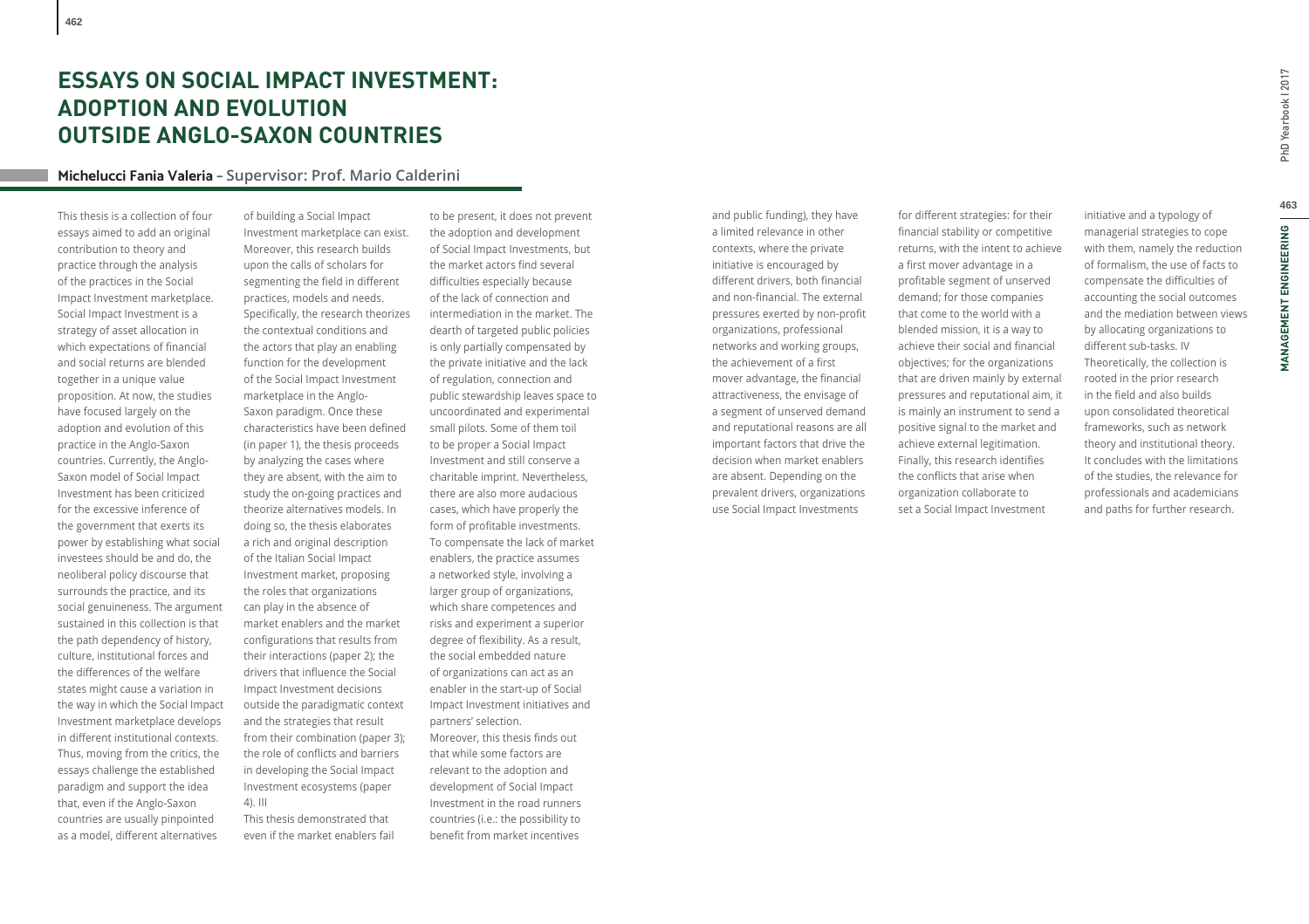# **ORGANIZING PROJECT-BASED OPERATIONS: THE INTERPLAY OF CONTENT, CONTEXT AND LATERAL PROCESSES**

## **Miterev Maksim – Supervisor: Prof. Mauro Mancini**

## **Problematization**

Project-based organizations (PBOs) are becoming increasingly widespread and important for the modern economy and society, attracting significant scholarly attention to their distinctive features. The unit of analysis employed by the majority of the studies is the PBO as a whole. The locus of attention stays at the organizational level, whereas project-related effects are discussed in terms of aggregate properties. With very few exceptions, projects as distinct entities do not feature prominently in the discussion on PBOs. This observation creates an interesting paradox. In particular, when projects are discussed as separate units of analysis, their complex organizational dynamics, idiosyncrasies, and institutional embeddedness are among important loci of attention. However, when projects and project collections are discussed within the context of the PBO, the very same factors tend to be downplayed. Most commonly, projects are either neglected or implicitly assumed to be homogeneous, interchangeable atomic units without internal structure or dynamics, obediently following orders of the parent organizations. Their internal organizational properties are overlooked and the individual level

variables are assumed to have little or no influence on the project outcomes. This thesis questions these assumptions and posits that understanding the dynamics at the project operations level might have important implications for explaining the effectiveness of management arrangements in the PBO.

#### **Research purpose and the RQ**

The overall purpose of this thesis is to explore the factors which affect organizing of project-based operations in the context of the PBO. In order to fulfil the purpose, the thesis investigates the following overarching research question: How are project-based operations shaped in the context of the project-based organization? The thesis examines three particular factors which affect organizing of the project-based operations: (1) the content of operations; (2) the context of operations; and (3) the lateral social processes at the operational level.

## **Methodology**

Largely inductive in nature, the thesis builds on two research studies. The first one represents an in-depth 'insider' case study of project-based operations in the Operations division of a large pharmaceutical company. It employs a combination of data

collection methods, including semistructured interviews, participant observations, and document analysis. The second study represents a structured frameworkbased literature review. Recognizing organizational properties of projects, the thesis draws upon several literature streams within organization theory and design to analyze the empirical data.

## **Key findings**

Structurally, the thesis comprises a cover essay and four appended papers (three of them accepted for publication in international peerreviewed journals). The papers are presented in the Table 1. **Paper I - The findings suggest that** various program settings place distinctively different demands on program managers. Building on a popular program typology, the study develops a contingency competence model that link specific competence profiles (Coordinator, Commander and Convincer) to different program types. **Paper II - The findings suggest** that projects tend to 'imitate' each other's structures, strategies and practices with little consideration of potential performance effects. The study inductively identifies a set of mechanisms that contribute to the isomorphism among projects in the PBO and links each of them to specific aspects of project

organization design. **Paper III –** The paper illustrates how the organization design lens can represent a valuable research perspective on the PBO. The study develops a research framework to map current themes in the literature and their relative importance, identifies the gaps and discusses a future research agenda. **Paper IV –** Building on the organization theory and design literature the paper argues for a contingency approach to the design of the PBO. It develops a model for the design of the PBO by identifying the contingency factors that affect the PBO design and adapting the Galbraith's Star Model to reflect those.

Building on these paper-specific results, the cover essay synthesizes them at a higher level of abstraction to achieve the aim of the thesis.

Overall, the results elaborate how the organizing of project-based

operations in the PBO is shaped by the interplay between the content, organizational and institutional context, as well as lateral social processes.

## **Theoretical implications**

The thesis contributes to the literature on PBOs by developing an institutional and extending a contingency perspective on organizing project-based operations. Further, the results call for revisiting the conceptualization of the PBO by questioning the view of projects as atomic and homogeneous units. Finally, the thesis contributes to the literature by developing an organization design perspective on the PBO.

#### **Practical implications**

In terms of implications for practice, the thesis offers few frameworks which can be used to support managerial decisions in a PBO. In particular, Paper I develops a contingency model of program

management competences (the 3C model), while Paper IV puts forth an organization design model for the PBO. At a more general level, Paper II identifies a set of mechanisms that might lead to a low variability in various aspects of project organization design. It also discusses how the identified isomorphic processes might be limiting such organizational properties of PBOs as flexibility, innovation and efficiency. In turn, Paper III draws attention to the interplay between various organization design dimensions in the PBO and provides a framework that could be used as a starting point in the discussion of specific organization design choices in the PBO.

Overall, the thesis raises awareness of reflective practioners about the factors that might shape projectbased operations and which should be taken into account during the organizational redesign endeavours.

| TABLE 1. OVERVIEW OF THE PAPERS INCLUDED IN THE THESIS |                                                  |                               |  |  |  |  |
|--------------------------------------------------------|--------------------------------------------------|-------------------------------|--|--|--|--|
| <b>Title</b>                                           | <b>Key contribution</b>                          | <b>Research outlet</b>        |  |  |  |  |
| "Exploring program                                     | Challenges the 'one-size-fits-all' assumption    | Accepted in the International |  |  |  |  |
| management competences for                             | in the literature and develops a contingency     | Journal of Project            |  |  |  |  |
| various program types"                                 | model of program management competences          | Management                    |  |  |  |  |
|                                                        | (the 3C model)                                   |                               |  |  |  |  |
| "Mechanisms of isomorphism                             | Identifies and classifies the mechanisms         | Presented at the 4th          |  |  |  |  |
| in project-based                                       | responsible for a low variability of management  | ScalEM Conference on          |  |  |  |  |
| organizations"                                         | structures and approaches at the project level   | Industrial Engineering and    |  |  |  |  |
|                                                        |                                                  | Management                    |  |  |  |  |
| "The organization design                               | Systematically reviews the state-of-the-art of   | Accepted in the International |  |  |  |  |
| perspective on the project-                            | the literature on project-based organizations    | Journal of Managing Projects  |  |  |  |  |
| based organization: A                                  | by applying an organization design perspective   | in Business                   |  |  |  |  |
| structured review"                                     |                                                  |                               |  |  |  |  |
| "Towards a design for the                              | Develops a model for the organization design     | Accepted in the International |  |  |  |  |
| project-based organization"                            | of the project-based organization by identifying | Journal of Project            |  |  |  |  |
|                                                        | the design dimensions and factors affecting the  | Management                    |  |  |  |  |
|                                                        | dimensions in the PBO context                    |                               |  |  |  |  |

465

**MANAGEMENT ENGINEERING**

**MANAGEMENT ENGINEERING**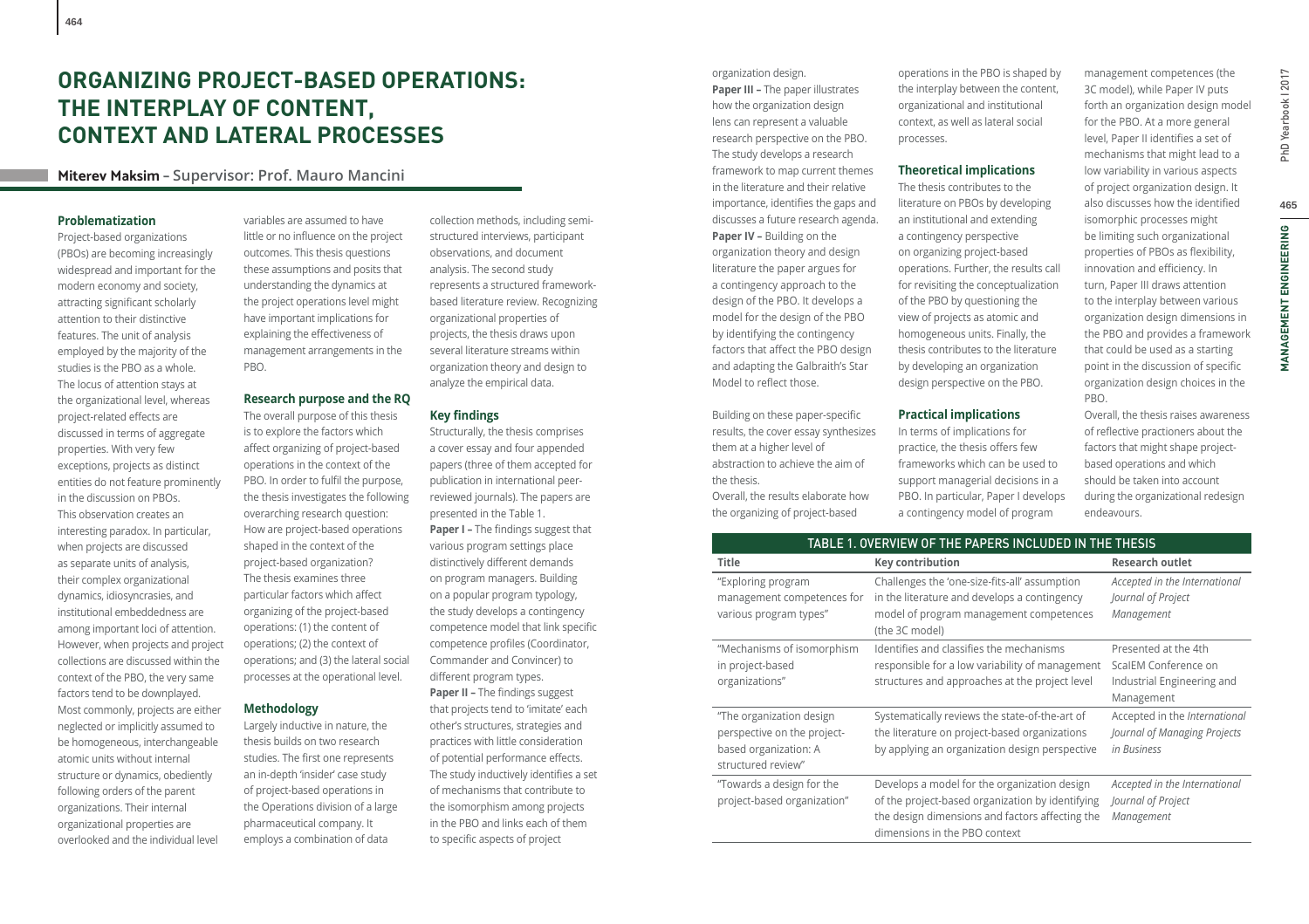# **ROLE OF ONTOLOGIES FOR SMART MANUFACTURING**

## **Negri Elisa – Supervisor: Prof. Sergio Terzi**

Smart Manufacturing opens new possibilities to achieve competitiveness in turbulent and highly aggressive markets such as the manufacturing sector, as it is asserted that this new paradigm will bring higher production flexibility, production systems re-configurability and Plug & Produce capabilities, through the technology-enabled self- and context-awareness of the system and automated re-configuration. The shift to Smart Manufacturing is supported by many research and governmental initiatives at country level and consists of the interconnection of smart components into the production system, that are able to generate and exchange big data streams, to adjust the production in an optimal way and to have self-awareness and self-prediction capabilities. Smart Manufacturing systems are based on a set of key technologies, such as the Internet of Things, Service-based architectures and the so-called Cyber-Physical Systems (CPS). CPS are embedded intelligent systems that compose the intelligent production systems in a modular way and are able to bridge between the physical processes and their virtual counterpart. The systemic intelligence of a CPS-based system is provided by the use of semantics through ontologies, which are

used for different purposes: they offer interoperability between different systems by providing a common vocabulary, an effective data integration and sharing and a consistent domain representation necessary for the automated systems to be self-aware. The presented work investigates the role of ontologies within Smart Manufacturing offering a technical advancement that covers gaps found in the literature about industrial engineering ontologies, with an ancillary study on the industry readiness of the companies to the adoption of the semantic smart technologies to frame and guide the technical developments and to understand the industrial relevance of such a research work. The industrial investigation was carried out with interviews to experts from manufacturing

companies to find out the industrial perspective on the definition, expected impacts, benefits, risks, barriers and applications of the Smart Manufacturing, complementing them with a view on the currently used technologies and the technological shift to be put in place to achieve Smart Manufacturing systems. Important results have been reached through this analysis that allow an understanding of what companies perceive their AS-IS

situation, TO-BE situation and Transformation phase. This has been structured in frameworks that characterize the perspectives on the Smart Manufacturing (if process- or product-oriented) and of the phases different perspectives must transit in order to reach a full implementation of the Smart Manufacturing. Moreover, a set of considerations showing differences between literature and industry has been elaborated and is worth of further analysis. During the interviews, also a lack of understanding of ontologies potentialities in Smart Manufacturing emerged at industrial level. This inspired an industrially-oriented development of an ontology to demonstrate and validate the role of ontologies for Smart Manufacturing. The ontology development started from an analysis of the manufacturing domain and of the technical and content gaps of existing manufacturing ontologies; subsequently, a framework of ontology requirements from the manufacturing domain was elaborated. The ontology purpose was defined as the semantic knowledge support to the servicebased control of the CPS-based production system. In particular, the main advantage of the developed ontology is to provide the CPS coordination and control

with the systemic role of each CPS inside the system, in this way offering a basis for the system selfawareness and the possibility to quickly reconfigure the production system by modifying its semantic representation.

The developed ontology is defined in the UML (Unified Modelling Language) and OWL (Ontology Web Language) languages, basing on previous works, on discussions with domain experts and on manufacturing standards. It represents different aspects of the production system: such as the physical aspect (material definition of the system objects), the technological aspect (transformational/functional view of the system, considering the conversion processes and the routing of products), the control aspect (data fields that are necessary for the control activity) and the visualization aspect (supporting the Human-Machine Interaction systems). Testing and validation of the ontology were focussed on industrial applications. The testing was performed by demonstrating that the ontology supported successfully the computation of production KPIs at different detail levels of an existing wood-working line. The validation was conducted by applying the ontology model to a picking system, provided by a

logistic solution provider company, as a support to the control system of the different devices. The validation covered three levels:

- A technical validation demonstrated that the ontology played as a support to the control system, in particular to the Manufacturing Execution System (MES) functions of the system, that supported the awareness of the automated system and that is was flexible to be modified easily by other systems.
- vAn industrial validation covered qualitative and quantitative tests performed at the company premises to understand the benefits perceived by the company and by their enduser as a consequence of the introduction of the ontology into the picking system. The direct benefits were higher flexibility, easier re-configuration, higher modularity that led to reduced software development efforts and time, improved re-usability of software components and improved operations. Other benefits at operational, cost and strategy were identified that will be reached in the future as a consequence of the direct ones. - An expert validation evaluated the technical development and the application case, by stating that with some attention on

the technical side, the research work was relevant and with high development potential in a wide range of different sectors in a future that is not too far. It also presented a good alignment between the initial purposes

and the validated ontology. The developed model is made available openly online through the GITHUB platform, in order to allow it to be modified and adjusted by users who might need it, to be adapted to specific industrial applications and in time. By its nature, if it is meant to be one of the enablers of re-configurability, it must not be rigid itself, but requires a certain degree of flexibility.

To sum up, the work demonstrates that the proposed ontological approach supports system flexibility, awareness, modularity, thus leading to shorter commissioning times of new or renewed plants and potential easier re-configurability of the production system. In this way it contributes to the research on the field by showing the role of ontologies for intelligent manufacturing systems with practical examples and offering industrial and technical insights on the Smart Manufacturing paradigm that is key for the future competitiveness of the manufacturing sector.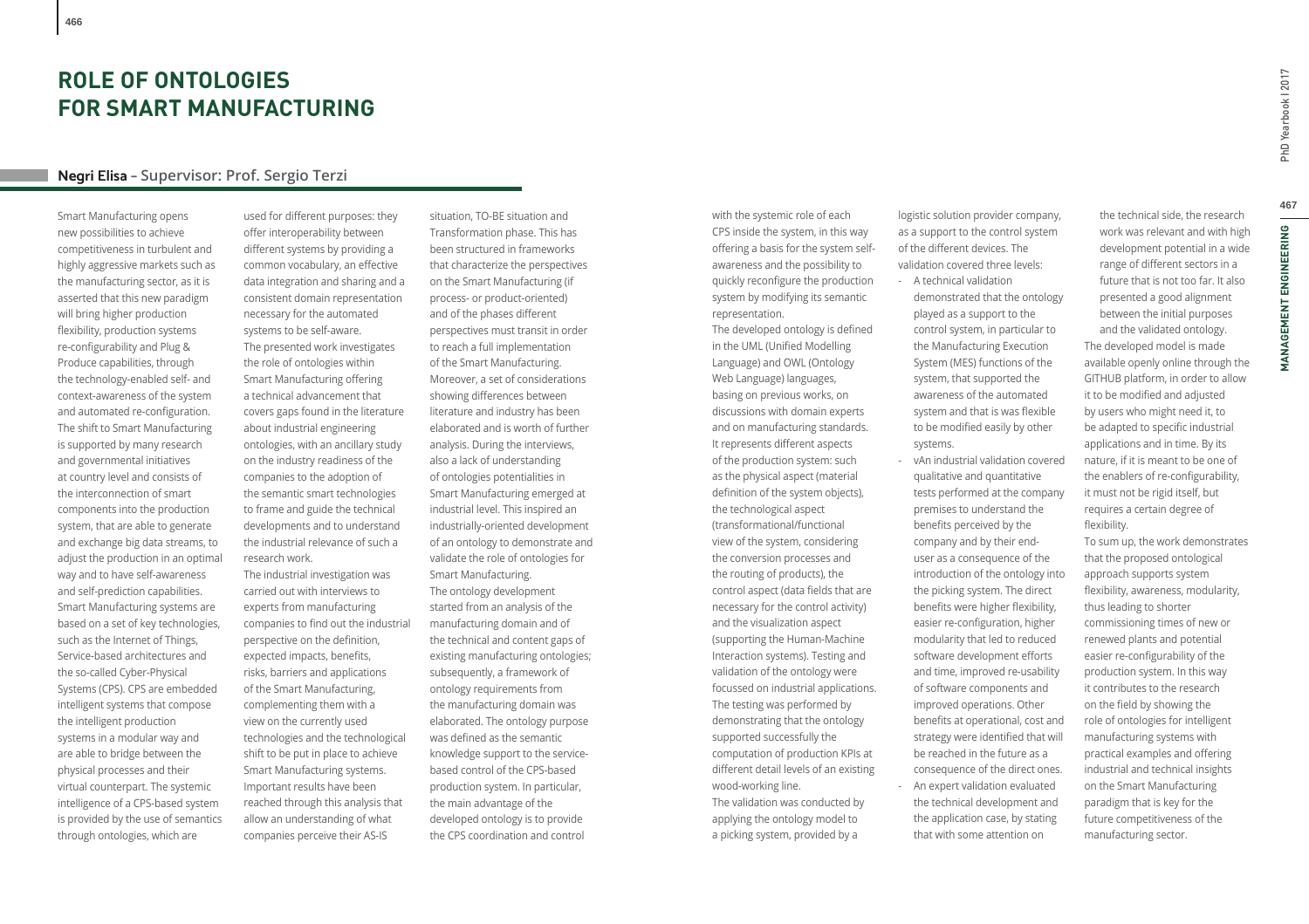## **ASSESSING THE INFLUENCE OF PERSONAL AND ORGANIZATIONAL FACTORS ON SURGEON'S PERFORMANCE: A HUMAN RELIABILITY ANALYSIS (HRA) APPROACH**

## **Onofrio Rossella – Supervisor: Prof. Paolo Trucco**

The primary objective of this research project is the identification and assessment of factors that can in fl uence surgeon's performance, and the integration of this knowledge into Human Reliability Analysis - HRA - approaches suitable for healthcare applications. Nowadays the benefits of transferring and applying risk analysis methods, traditionally implemented in high-risk industry, to healthcare services are fully recognized in the patient safety literature. Nevertheless, healthcare organizations are still characterized by a predominant reactive culture in their approach to patient safety. In fact, safety improvements are often made after the analysis of an adverse event or periodical audits and patient records reviews. The evidence that the human errors reduction in healthcare is still an urgent priority is underlined by a recent study (Makary and Daniel, 2016)compiled by the Centers for Disease Control and Prevention (CDC which estimated medical errors as the third biggest cause of death in hospitalizations in the United States.

Many scholars, who investigated patient safety issues in healthcare, proposed the application of HRA recognizing the contribution that HRA brought to high-risk industries in terms of human errors reduction and safety improvement. In

particular an important feature of the HRA methodologies, which well<br>fits the need to improve the patient safety in healthcare, regards the HRA anticipatory pattern rather than retrospective one. In detail, estimating the probability of error allows providing ex ante analysis before incidents or adverse events occur and identify appropriate corrective measures that can be implemented before the inadequacies of system can occur. The literature review of HRA applications in healthcare led to the identification of several methodological limitations. In particular, the investigation of in fl uencing factors - IFs - in surgery remains an issue of major concern for scholars. This aspect emphasized the need of a deep adaptation and translation of these techniques, originally designed for the industrial contexts, to the healthcare environment. On the basis of literature gaps and the general state-of-the-art in Human Reliability Analysis in healthcare, especially in surgical context, the speci fi c research objectives set forth in this thesis are: i) designing a taxonomy of IFs for surgery; ii) assessing the perceived in fl uence of the validated IFs on surgeons' performance; iii) testing the proposed taxonomy of IFs and their assessed in fl uence into an HRA application in surgery.

The research methodology is based on multi-phase and mixed method approach which allowed achieving three main results. Firstly, through literature review, field study in robotic surgery, along with focus groups and individual interviews with surgical experts, the ad hoc taxonomy of IFs for surgery has been de fi ned; secondly, the ranking of these IFs, based on their criticality, has been achieved through questionnaire method; and thirdly, the degree of coverage of Error Promoting Conditions -EPCs- (IFs in the speci fi c HRA technique - HEART - chosen for the application) in HRA application in surgery has been investigated through HRA application using the designed taxonomy of IFs. By proposing an ad hoc taxonomy of IFs, the thesis contributes to overcoming a limitation in current literature where the number of HRA studies in healthcare implementing IFs is still scanty; although this is a peculiar component in several HRA techniques and largely adopted in HRA studies in industrial contexts. The thesis fosters the diffusion of HRA applications in healthcare, in particular in surgery, where the diffusion of advanced technological solutions adds further complexity and, consequently, possible new error paths. In terms of managerial implications, it addresses the concerns of

many practitioners (surgeons, risk managers and technology providers) regarding the nature and role of IFs on surgeon's performance. In this direction, possible future applications of the taxonomy are in the areas of training, ergonomic design of medical devices, and surgical safety checklists. This dissertation originates from a research development process that was carried out by the author continuously facing and collaborating with both the healthcare and the scienti fi c communities. The aim was to provide an innovative piece of research that not only proposes an original contribution to scienti fi c knowledge but also provides useful insights to healthcare practitioners for their daily professional activity.

**Keywords:** Human Reliability Analysis; HRA; Influencing factors; Performance Shaping Factors; Surgery.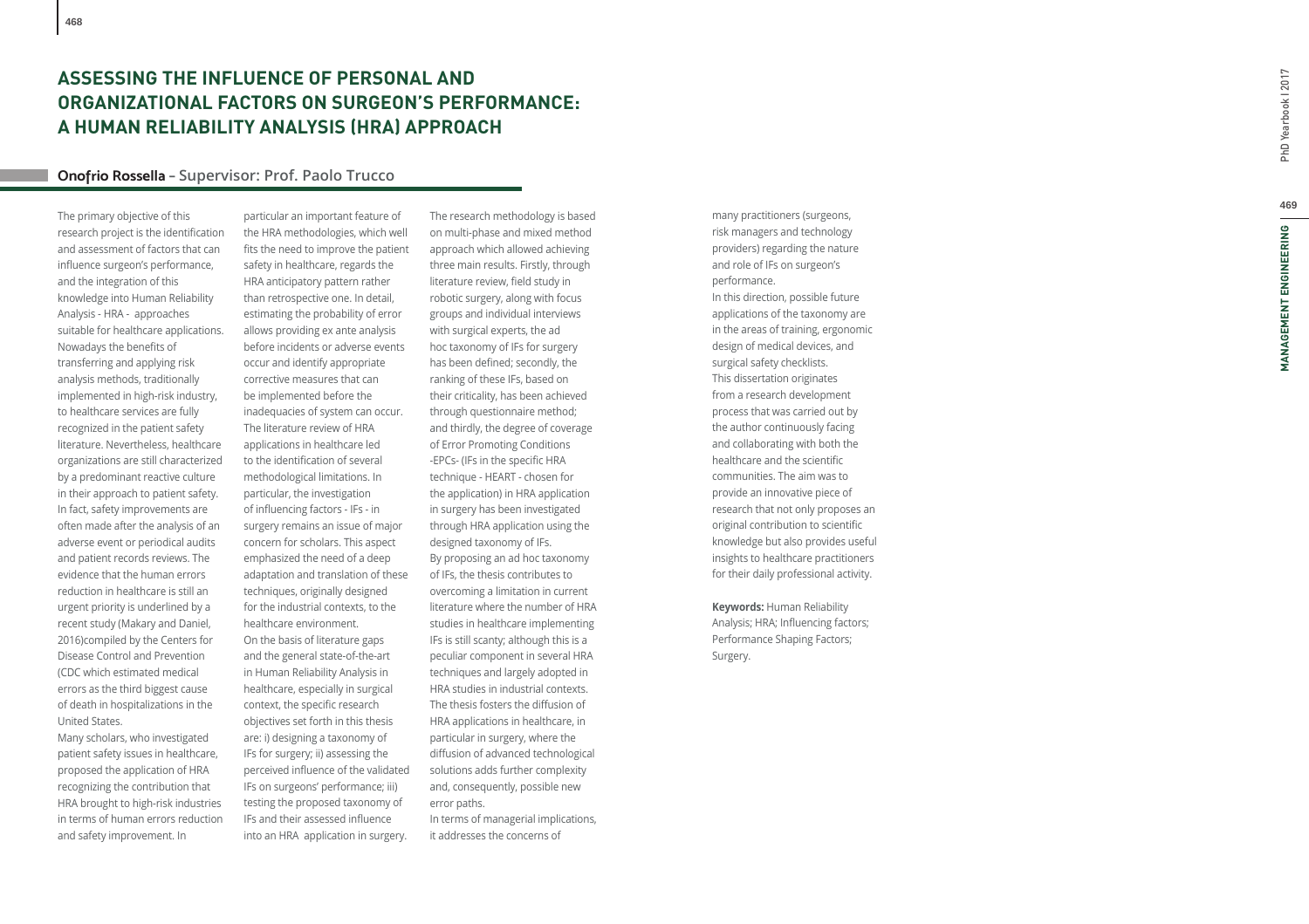## **Rovelli Paola – Supervisor: Prof. Cristina Rossi-Lamastra**

Over the last 10 years, there has been a resurge of interest around the study of firms' organizational design. Scholars have devoted a large effort to study Top Management Teams (TMTs). Indeed, TMTs are a fundamental part of firms as they are formed by those managers (including the Chief Executive Officer, CEO) typically involved in deciding the large and strategic issues facing the firm, thus involved in the strategic decisionmaking. Being responsible of firm's strategy, coordination activities, and allocation of resources, TMT members, and their characteristics, influence strategic and organizational outcomes. However, besides an initial focus on the demographic characteristics of TMT members (e.g., age, nationality, language, education), limited attention has been given to the analysis of TMTs' structure and internal organization (i.e., *TMTs' organizational design*). Therefore, more research is needed to understand what are its antecedents and the implications for firms' performance and strategies. With this thesis, I contribute to this stream of research, trying to fill this gap. One of the reasons behind the limited research on TMTs' organizational design is the availability of useful data. Indeed,

**470**

data on TMTs' organizational design are rarely available from secondary sources like commercial databases or balance sheets. Depending on this, before going into the study of the antecedents and the consequences of TMTs' organizational design, I first had to conduct a survey data collection (i.e., the *StiMa project*) to gather data on the organization of TMTs directly from Italian CEOs, then complemented with data from secondary sources (e.g., firms' performance from balance sheets, CEOs' and TMT members' educational background and work experience from their biographies). Therefore, in this thesis I first present the paper zero in which I describe the methodology I adopted to collect data and to check their reliability, and I provide some good practices that can help scholars in collecting data in this realm. Exploiting the unique database I created, I then study organizational design at the top of the firm's hierarchy. For what concern the antecedents of TMTs' organizational design, I specifically focus on the study of delegation or

allocation of decision authority (i.e. whether decision authority is centralized or delegated downward the organizational hierarchy), which is one of the most important dimensions of

organizational design. Among the others, delegation helps to make the best use of the knowledge and information distributed within the firm, improves the motivation, creativity, initiative and effort of those employees to whom the decision authority is delegated, and protects the time of senior managers from information overload. As a consequence, delegation ultimately has a positive effect on firm's efficiency and performance. Despite the several contributions that highlighted the positive effects of delegation and, thus, its relevance, the literature still suffers from some limitations. First, it rarely addressed the top of the hierarchy, thus disregarding the delegation of strategic decisions at this level and mainly focusing on the general firm level or plant level of analysis. However, results obtained at these lower levels not necessarily can be generalized at the TMT one. A second important limit of the delegation literature resides in the study of its determinants. Scholars devoted great effort in studying the motivations behind the choice between delegation and centralization, but they rarely considered the role of individual characteristics, which instead may shape organizational design, and thus delegation, ultimately affecting performance.

Therefore, in the first two essays of this research project I study the delegation of strategic decisions at the top of the hierarchy. Specifically, in the first paper I study the allocation of decision authority by the Board of Directors (board) to the CEO and the role of the gender of the latter; in addition, the moderating role of CEO's knowledge is taken into account. Results of the estimations on a sample of decision-level observations demonstrate that the board is less likely to delegate a strategic decision to the CEO when the CEO is a woman due to the gender stereotypes that influence the board's perception of the loss of control and loss of information problems that may arise when dealing with the allocation of decision authority. However, this negative "gender" effect disappears if the female CEO possesses generic managerial knowledge (i.e., she holds an MBA) or substantial decision-specific knowledge (i.e., work experience in the functional area corresponding to the strategic decision taken into account). Once studied allocation of decision authority from the board to the CEO, in the second essay I focus on

the choice of the CEO to delegate a strategic decision to the TMT manager who is in charge of the decision domain considered. In this case, I study the role played by the decision-workload of the CEO (i.e., the number of strategic decision s/he is responsible for) and the decision-specific knowledge of both the CEO and the TMT manager. Results prove that the CEO is more likely to delegate a strategic decision

when her/his decision-workload increases, while s/he is less likely when her/his decision-specific knowledge increases. However, the negative effect of CEO's decisionspecific knowledge is significant only for low values of decisionworkload, while knowledge does not matter when the CEO has too many strategic decisions to deal with. At the same time, TMT manager's decision-specific knowledge matters only when the CEO's decision-workload is very high.

Finally, the third essay of the thesis provides a broader view of TMTs' organizational design and moves the attention to the consequences of this organization. In this regard, the variety of studies on this aspect typically considered the different organizational design's elements at the general firm level and separately, without taking into account the complementarities that exist among them. Therefore, in the last essay of the thesis I investigate the configurations arising from these complementarities. In so doing, I consider six main organizational elements of the TMT (i.e., delegation, incentives, coordination, communication, size, and formalization) and I identify three well-characterized clusters, which deploy different configurations of these elements. Basing on their characteristics, I label these configurations as *CEO centric TMT, integrated TMT*, and *incentive based TMT*. Then, I study their relation with firm's opportunity exploitation and I find that integrated TMTs and incentive based TMTs perform better in

exploiting opportunities in general

and innovation opportunities (i.e., related to changes in processes, products and markets). In addition, integrated TMTs are positively related also to change opportunities (i.e., associated with changes in the organization). To conclude, this research project demonstrates that the allocation of decision authority at the top of the hierarchy is influenced by the characteristics of the individuals involved, as for instance their gender or the knowledge they possess. Moreover, the thesis shows that TMTs may organize accordingly to different configurations of organizational design's elements and that these TMT organizational configurations are associated to different levels of firm's opportunity exploitation. However, this work is not immune to limitations, which open up for further investigations. Particularly, it might be interesting to study the effect of other individual characteristics (e.g., personality traits, physical appearance, common ground shared by individuals) on delegation or how the adoption of TMT organizational configurations depends on the characteristics of the firm.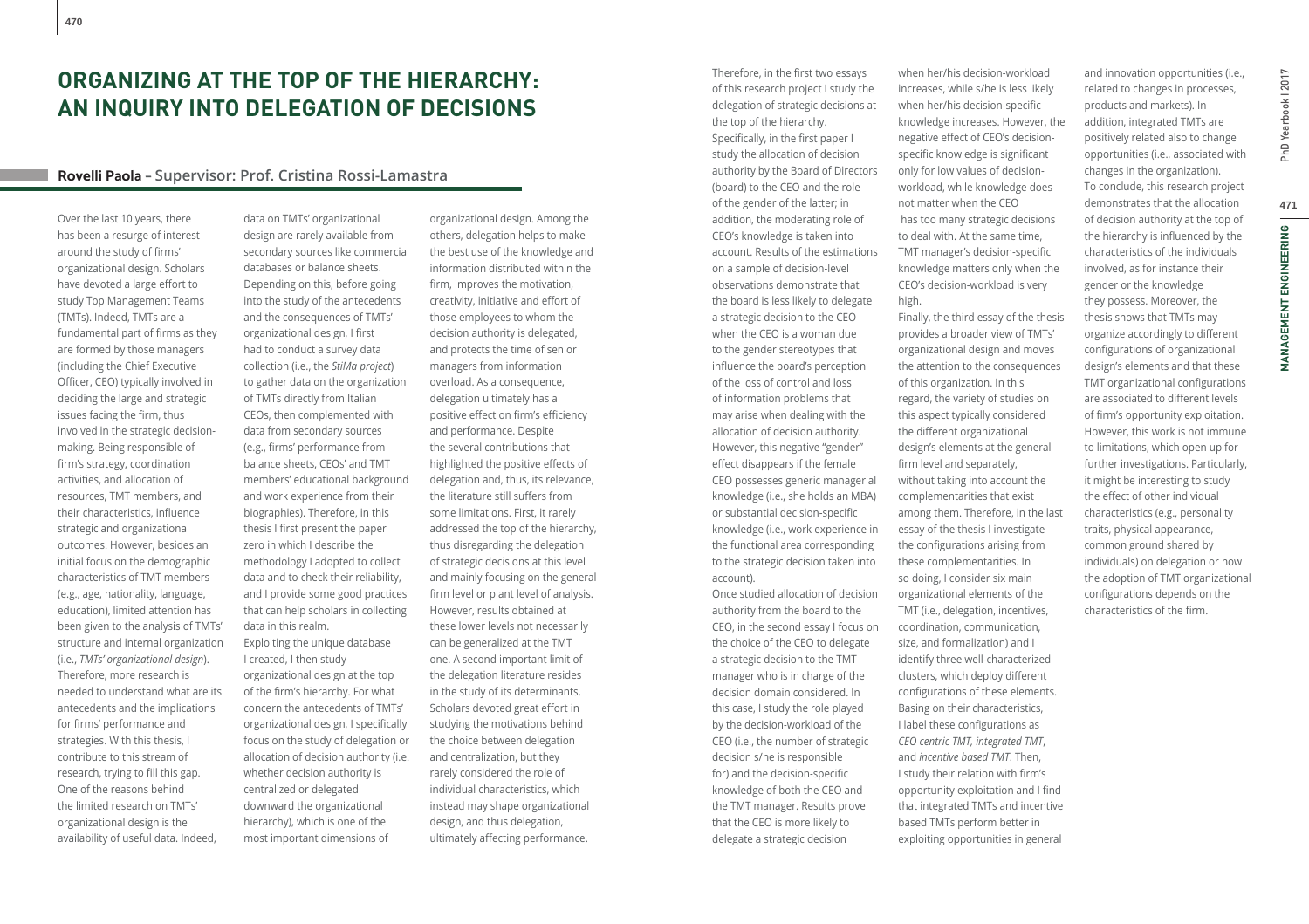# **RETHINKING SUPPLY CHAIN CONFIGURATION**

## **Sabri Yasmine – Supervisor: Prof. Guido J.L. Micheli**

The central objective of this thesis is to examine the impact of the contextual environment on supply chain configuration settings and decisions. Much has been learnt in prior research into the interplay within the supply chain triad: configuration, contextual environment, and performance. Yet, rapid changes in contextual environments have made the (re) configuration of supply chains a central issue. Research needs to investigate the impact of the contextual environments that are not thoroughly addressed in the literature on supply chain configuration and management. This research builds on the contingency theory concepts, proposing a greater supply chain performance could be attained through achieving a fit between the configuration settings, the internal and external contextual factors, and the strategy. The supply chain configuration is mostly addressed in prior literature in terms of individual functional units. In contrast, the present research investigates supply chain configuration holistically and, to that end, adopts an end-to-end perspective. This entails viewing the supply chain more broadly, as an extended enterprise of networked firms. Central to this proposition, supply chain configuration (and

reconfiguration) is considered to involve three key elements: structural configuration elements, organisation and strategy, and performance management and measurement systems. The thesis comprises a cover essay pinned with a compilation of four studies. Three contextual environments are investigated: process and product innovation practices implementation, corporate organisational structure, and industrial projects. The thesis examines three dimensions: (1) (re) configuring the end-to-end supply chain; (2) the relationship between supply chain configuration and performance; and (3) identifying the organisational antecedents to achieving a supply chain structural and strategic fit. Conclusions are drawn from analysing empirical data on 28 firms located in Italy and Sweden. The data were collected along the supply chain: manufacturer, customer, supplier, and supplier's supplier. The results indicate that although the contextual environment plays a role in shaping the operations and the supply chain strategy, the contextual environment is not reflected in the configuration decision making. It is found that supply chain structures evolve over time, rather than being

systematically configured, and that economic performance is

a significant factor in defining certain configuration settings. The analyses suggest that to maximise the tangible added-value of innovation implementation, the supply chain configuration should be close to the structuralstrategic fit. The research identifies supply chain collaboration as a key strategy mitigating the shortcomings of misfit. The findings suggest that the highest performers have achieved a cost-service balance with a supply chain configuration characterised by close collaboration, and strong strategic partnerships between the supply chain members. However, since now most supply chains are globally spread, it becomes challenging to foster strategic partnerships as this would affect the configuration's flexibility. Furthermore, the analyses reveal the roles of obscure elements, such as supply chain power structure, institutional pressures, and trust and interpersonal relationships, in determining the configuration settings. The thesis contributes to the supply chain management literature by proposing conceptual frameworks for addressing the supply chain structural and strategic fit (or to reduce the misfit). Moreover, the thesis offers a framework to link the performance management and



## **1. Rethinking Supply Chain Configuration**

measurement system with supply chain strategy. This contribution lays a foundation for a deeper understanding of the various ways to (re)configure the end-to-end supply chain. This research applies contingency theory to a horizontal units context (i.e., supply chain), and investigates the *within* and *between* relationships of supply chain members. The findings suggest an extension of contingency theory, through proposing that organisations should respond to two key attributes of the contextual environment: the magnitude (intensity) and the mix of the contextual factors.

Furthermore, the adopted case-

based research strategy helps mitigate the under-application of theory building approaches in contingency studies. In terms of managerial implications, the thesis addresses practitioners concerns regarding the design of an integrated supply chain that delivers differentiated value to the final customer. The syntheses presented here offer supply chain managers a fresh perspective, and a portfolio of possible configuration decision bundles, to draw feasible survival plans for lower performing firms and employing the configuration settings to achieve greater performance. These analyses assist practitioners in assessing

the tangible impact of innovation implementation along the whole supply chain. It should be therefore possible for firms to build capabilities to (re)configure the supply chain, and to survive the competition in the face of a rapidly changing contextual environment.

**Keywords:** Supply chain configuration, Supply chain fit, Supply chain management, Performance, Contingency theory.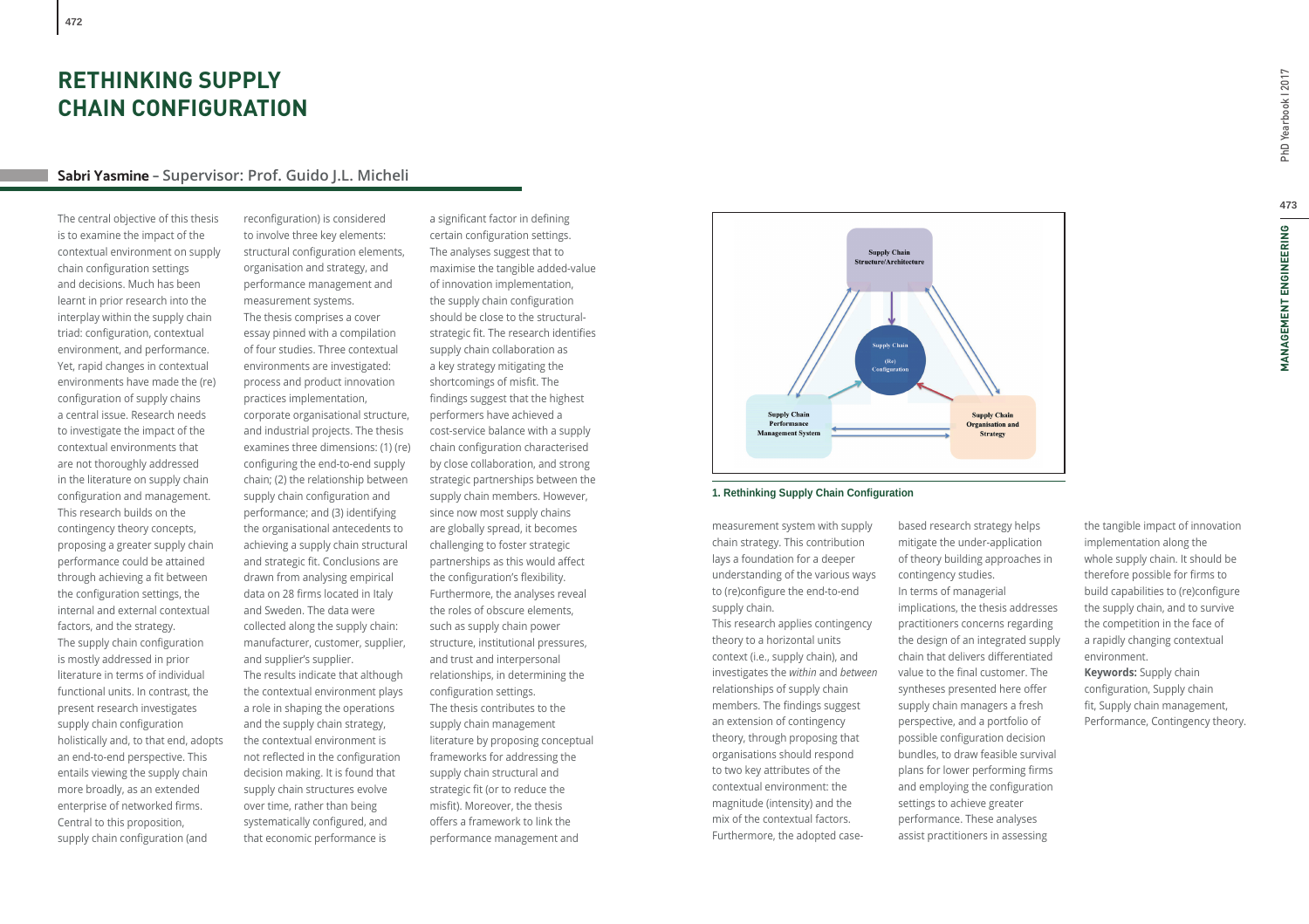# **THESIS TITLE: DISENTANGLING THE LABYRINTH OF SUPPLY MANAGEMENT IN MULTINATIONAL CORPORATIONS (MNCS)**

## **Sarker Sudipa – Supervisor: Prof. Paolo Trucco**

This research is about the intricacies of supply management in multinational corporations (MNCs). Supply chain research is at least three decades old. Over this period, supply chain researchers have conceptualized the focal firm in the supply chain  $\;$ as a single organization. The present research diverges from this monolithic view of focal fi rms and contends that large MNCs that apply corporate strategies such as outsourcing and global sourcing, are also structurally complex. This research further argues that the structural complexity of MNCs a ff ects the organization of the purchasing function. One direct implication of this is that, theories and models that have been proposed assuming a single, uni fi ed organization as a point of departure do not fit the realities of these large MNCs. This research highlights these misalignments between theory and practice by systematically combining modules of studies. The primary study, an indepth investigation of a global conglomerate, applied a mixture of case study and collaborative

management research methodologies. The next two studies were guided by case study design and strove to make sense of, validate, and analytically generalize the findings of the first study. The main contribution of this thesis to the field of purchasing and supply management is to demonstrate the effects of the structural complexity (i.e., vertical, horizontal, and spatial complexities) on the organization of the purchasing function. It is argued that academics and practitioners should look beyond the centralized, decentralized, and hybrid structures of the purchasing organization and also take into account the internal structural complexities of MNCs. The four appended papers illustrate how vertical, horizontal, and spatial complexities affect the organization of the purchasing function as well as demonstrate the misalignments between theory and practice. The first paper examines the effects of vertical complexity. It illustrates how the purchasing function is divided into different roles and responsibilities within an MNC.

This division of labor makes the management of supply risk a fragmented, multilevel, and timedependent activity. This challenges the conventions and norms of risk management theories, models, and standards that assume that risk management in practice is a holistic, integrated, and timeindependent activity. Grounded in theories such as bounded rationality and contingency theory, the second paper examines the<br>effects of both vertical and spatial complexity. The paper explains why risk management in practice is silo-based and illustrates how silos are created by the division of labor and contingencies in MNCs. The third paper examines the effects of horizontal complexity. The paper illustrates how an MNC can create purchasing synergy through the development and implementation of a one-size-fits-all supplier segmentation model. The fourth paper extends the understanding of the effects of structural complexity by illustrating how the supply management function is organized in three leading MNCs of the world. It identifies a need to distinguish between the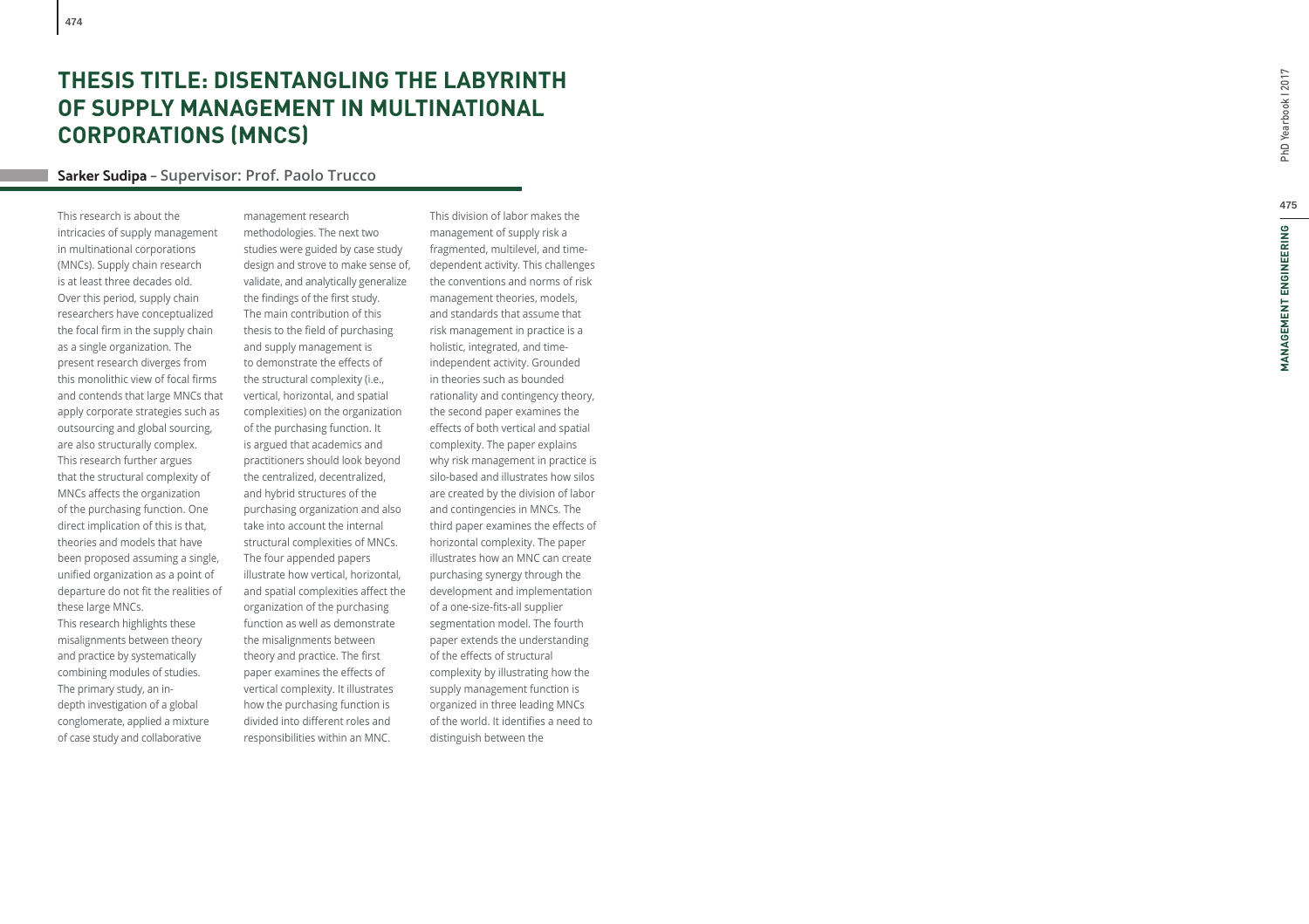# **LOGISTICS OUTSOURCING: EMPIRICAL EVIDENCE TOWARDS VALUE CREATION BY 3PL PROVIDERS**

## **Sassi Chiara – Supervisor: Prof. Sara Perotti**

## **Research Background**

This research project is based on the awareness that logistics outsourcing is currently a growing phenomenon and is becoming a strategic lever with a significant impact on shippers' business performance. The annual study conducted by Langley and Capgemini (2015) indicates that the overall market of logistics outsourcing services has increased by 30% since 2010, generating revenue for more than 700 billion US\$. This rise could be explained by several factors, such as international competition and customer demand for delivery timeliness and flexibility, that are progressively pushing companies to consider logistics as a competitive parameter.

In this context, Third Party Logistics (3PL) providers are increasingly becoming an important player of the supply chain and more and more they are called to provide shippers with services that add more value to the shippers' business than shippers would be able to achieve by themselves. This value may involve different perspectives, such as offering the service level agreed with shippers at the minimum cost, meanwhile dealing with the industry complexities efficiently, or developing skills and competences for more value-added activities or

shipper-tailored services. A deep understanding of such value is a key issue with significant potential to support strategic decision-making, from both 3PL providers and shippers' perspective. Indeed, shippers should be able to evaluate 3PL providers' performance and understand how 3PL providers can achieve such performance. Such evaluation is crucial to choose the logistics partner who best fits the shipper' needs. Similarly, 3PL providers should develop a deep knowledge of the different strategies and their impact in terms of value for shippers, as well as a specific ability to conduct benchmarking analyses investigating the best practices adopted by competitors and the growth directions of the industry. Such insights on different 3PLs value creation mechanisms can support them in improving their services and in a better setting of their offer. Notwithstanding the growing

number of scientific contributions in this field, that witnesses the academic interest along with the relevance of the managerial perspective, the topic still needs to be further deepened.

## **Research Project**

According to S-D logic, the value creation in the 3PL industry may be defined as 'the application of 3PL providers' competences for

the benefits of shippers'. Following such logic, the study of the value creation in the 3PL industry should imply three main investigation areas. First the understanding of the shippers' needs perspective. In this direction, the present thesis aims to contribute to the academic literature by first deriving an inclusive taxonomy of logistics outsourcing types (i.e. what kind of relationship shippers sought), as well as a thorough investigation of the whole 3PL buying process, in order to catch its main features. Secondly, it aims to offer an indepth understanding of how these features change depending on the logistics outsourcing type sought by the shippers.

The second crucial step in the achieving of a deep understanding of the value creation in the 3PL industry is the measurement of the 3PL providers' ability to cope with shippers' needs (i.e. the measurement of the advantages they can offer). In this regard, the present thesis aims to add knowledge to the academic debate by developing a quantitative methodology to assess 3PL providers' performance. The third milestone of the value creation in the 3PL industry consists in the exploration of the strategies and value creation models 3PL providers can pursue to compete on the market, achieve higher and

higher performance and, in the end, accomplish shippers' needs. In this regard, the present thesis aims to enrich and develop logistics and SCM understanding by, first, building a comprehensive framework of the strategies pursuable by 3PL providers, in terms of different resources, knowledge and skills they may develop to answer to shippers' requirements. Second, by deepening different 3PL providers' value creation models.

More in details, this thesis dissertation is composed of a collection of three papers. Given the different nature of the Research Objectives, a methodologically pluralist approach that combined quantitative and qualitative research has been embraced. Methodology adopted for each paper are summarised briefly below. *Title: Types of Logistics Outsourcing and Related Impact on the 3PL Buying Process: Empirical Evidence.* **Methodology:** After a thorough literature review and a focus group with supply chain managers, a survey of 482 logistics managers was conducted. 107 usable responses were received and a statistical analysis of results was finally performed.

## **Title: Assessing Efficiency and** *Innovation in the 3PL Industry: an Empirical Analysis.*

**Methodology:** This paper develops a quantitative analysis of 71 Italian 3PL providers by using Data Envelopment Analysis. Specifically, DEA models allowed the evaluation of the companies' efficiency and innovation. Furthermore, a case study research corroborated the quantitative results by investigating the strategies of best-in-class companies.

## *Title: Value Creation Models in the 3PL Industry: What 3PL Providers Do to Cope with Shippers' Requirements?* **Methodology:** First, a systematic combining process has been carried

out to understand the main factors and operational strategies enabling value creation by 3PL providers and build a comprehensive framework of 3PL providers' value creation architecture. Second, a qualitative survey involving 44 leading 3PL providers operating in Italy was conducted to understand how 3PL providers can organise themselves to create value to shippers. Semistructured interviews were chosen as survey method.

## **Research Implication**

The theoretical contribution of this research is three-fold. First, the development of an inclusive taxonomy of different logistics outsourcing models that shippers may adopt in a 3PL relationship, highlighting how key features in the 3PL buying process vary depending on that. Second, the introduction of a methodology to jointly assess 3PL providers' performance based on DEA models. Third, this research develops a comprehensive characterisation of the 3PL providers' value creation architecture and it is a first attempt, even if exploratory in nature, to deepen different 3PL providers' value creation models with the operational strategies to achieve them. From a managerial perspective, this research has significant potential to support strategic decision-making, from both 3PL providers and shippers' perspective.

Results help shippers, first, understand the most suitable type of logistics outsourcing relationship to undertake for achieving the desired

shippers are supported when selecting their 3PL providers as the results can also enhance the understanding of the differences among 3PL providers and the alternative ways through which 3PL providers create value for their logistics processes. Indeed, shippers could better evaluate how 3PL providers may offer value and improve shippers' logistics processes. Moreover, the proposed methodology for the performance assessment, jointly with a thorough awareness on 3PL providers' value creation mechanisms, supports shipper in benchmarking 3PL providers in order to identify the best performers in the market. Such evaluations are crucial to select the logistics partner who best fits the

shipper' needs.

competitive advantages. Second,

Similarly, results help 3PL providers in improving their services and in a better setting of their offer, as they contribute to their specific ability to conduct benchmarking analyses, useful to understand their positioning on the market, and to develop a deeper knowledge of the different 3PLs value creation mechanisms to enhance their competitiveness. Indeed, results offer a roadmap for 3PL providers to accomplish different shippers' needs. The proposed value creation models suggest 3PL providers a set of strategies they can pursue to offer different competitive advantages to the market. Moreover, findings supports 3PL providers' decision making process also by discussing the most used strategies in the Italian 3PL industries, as well as the common behavioural patterns that characterises best performers.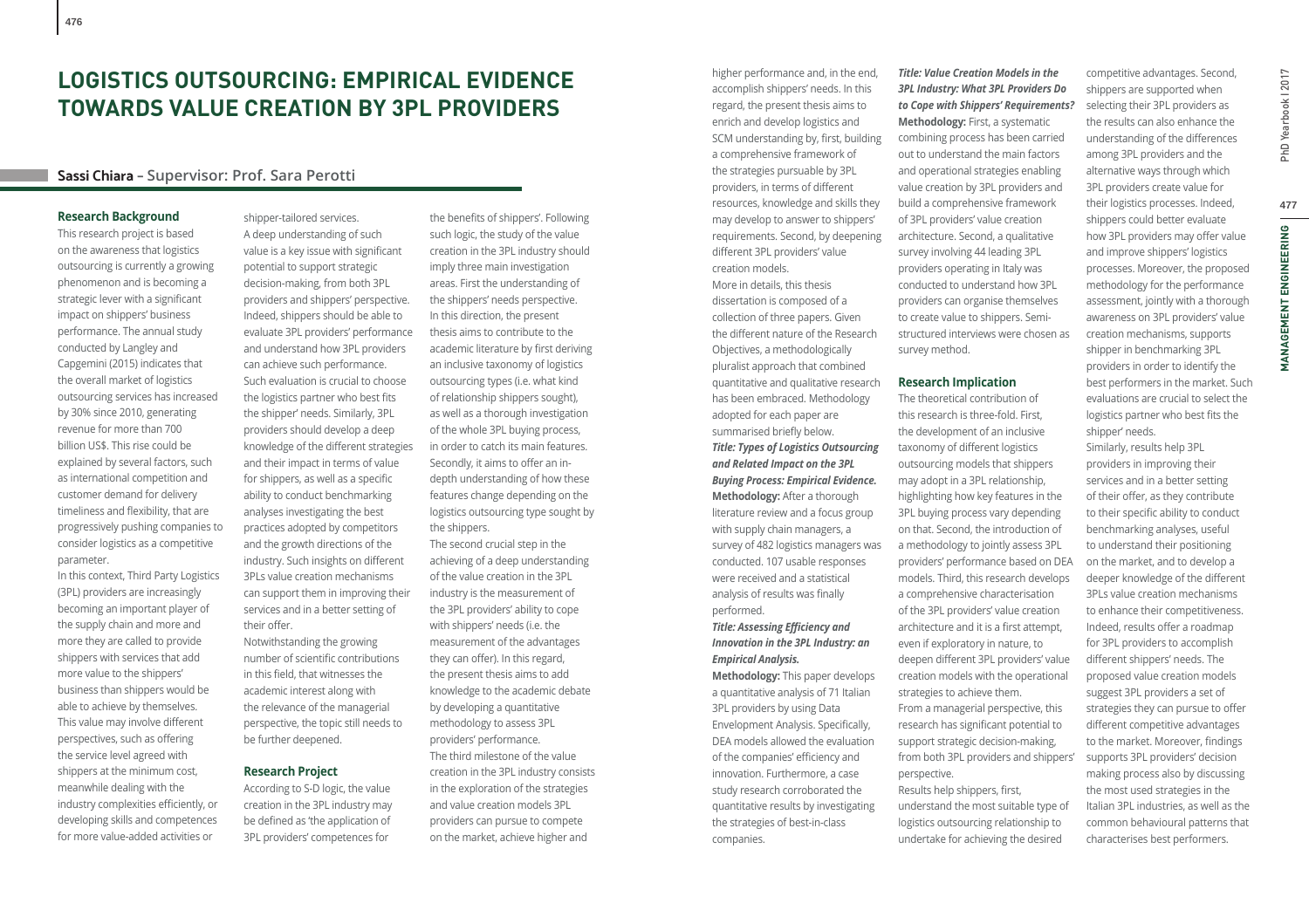# **SURPLUS FOOD MANAGEMENT: PROCESSES, DRIVERS AND CHALLENGES**

## **Sert Sedef – Supervisors: Prof. Paola Garrone, Prof. Marco Melacini**

My research is fundamentally motivated by the paradox of wasted food in the presence of food poverty. I attempt to respond jointly to the food security and resource efficiency challenges, and to strike a balance between social, environmental and economic goals in the food sector, particularly in industrialized countries. A view that hybridizes the circular economy and social innovation paradigms is a side effect of my research, or I dare say another general motivation of the thesis. Therefore, I give special attention to the redistribution option, and attempt to pinpoint how to convert food resources traditionally accepted as food "waste" into food "surplus" that, when managed appropriately, can provide further value. In particular, it can be redistributed for social purposes. To this aim, I study the successful cases of surplus food management with a special emphasis on redistribution for social purposes. My thesis is consisted of 3 parts. The first part *Surplus food management processes, enablers and barriers* investigates operational instruments that can be used to manage surplus food, once it is generated. In this part, I focused on manufacturers and retailers.

First of all, I studied how food manufacturers can prevent the

degradation of generated surplus food into waste. Based on an extensive literature review and 4 exploratory case studies, research questions are formulated about available avenues for managing surplus food, and internal drivers that make these avenues viable and efficient. In order to adapt, refine and corroborate the conceptual framework, I conducted 10 descriptive case studies with food manufacturers in Italy. Results from the cross-case analysis highlight the multiplicity of reuse and redistribution options, and their viability over the product shelf life. Moreover, it has been found that a structured surplus food control system and partnerships with food aid organizations are necessary to reduce food waste. Second, I studied a special collaboration between a retailer and non-profit organizations to highlight factors, such as stakeholder engagement and changes in operating processes, which can enable retailers to implement an alternative approach to recovering and redistributing fresh surplus food. The initiative was described by two senior executives using a semi-structured questionnaire. Collected information was triangulated with corporate reports and other publications.

The retailer implemented an expanded supply chain by cooperating with municipalities and food aid organizations. Such a process differed in important ways from the traditional "food bank" model. The latter organizations collected and distributed surplus food to disfavored populations. Finally, I performed a cross-case analysis with 6 retail companies operating in Europe, in Italy, Spain and UK, in order to provide a comprehensive framework of the factors, while also taking contextual differences into account. By interviewing both non-profit organizations and retailers, I identified two main approaches for food surplus redistribution adopted by retailers in collaboration with non-profit organizations. Drawing on circular economy principles and a stakeholder analysis, I discussed the specific characteristics and the implementation of these approaches. The second part *Corporate motives for surplus food donations* takes a different perspective and studies the concepts of corporate philanthropy and corporate giving in manufacturing, retail and food service sectors. In particular, I studied whether an operational efficiency dimension should be included beside strategic and

moral motivations of corporate

donations. A multiple exploratory case study methodology has been applied considering a sample of 16 food sector companies operating in Italy. Moreover, three cases have been analysed in depth to highlight the contextual factors that make cost savings possible and donations sizeable and regular. The results show that the willingness of companies to reduce operational costs plays a relevant role in managerial decisions concerning the recovery and donation of unsold products, although to different degrees across the supply chain stages. The third stream *Challenges of surplus food redistribution system* goes beyond the business perspective and studies the debate of food redistribution system, in particular the critiques about food banks. Based on first 16 exploratory interviews performed with the food assistance system stakeholders, and second, 8 open-ended interviews performed with the food bank volunteers and workers, I studied the largest European food bank's evolution and its current position in the food assistance system. This process has ended up building up a new model of food assistance where the food bank plays a core role and the coordination between food banks, front-line non-profit organizations and social services is crucial for the efficiency of the overall system. Addressing the food insecurity - food waste paradox, my thesis aimed to contribute to practice both for companies and food aid organizations and to political and academic debates that have

arisen in the broad domain of

sustainability and are located at the intersection of different disciplines, i.e. operations management, environmental studies, social innovation. From the practical perspective, first of all, presenting the factors to improve surplus food management in companies with a particular focus on redistribution for human consumption will help firms improving the current practices. Second, understanding the position of donors will help non-profit organizations to collaborate more easily with the food donors and to collect a greater amount of food to distribute to the people in need. Finally, policymakers will be able to use this information in order to innovate current policies related to surplus food redistribution to reduce food insecurity in their community. From the academic perspective, this thesis contributes to various streams of literature from sustainable development, waste management to corporate philanthropy and circular economy. First of all, it provides a comparative view across countries using primary data collected from different actors in the surplus food redistribution system. Second, it provides complex and informative picture of surplus food management practices and throughout information on the nexus between the "supply (donors)" and the "demand (receiver)". Finally, it presents various perspectives and disciplines, as its various chapters show each with an own specific research question and

analysis, each with its specific

academic audience. Therefore, it contributes to the identification of new directions of research across different disciplines. Further research is necessary; first of all, to analyze public policies which either obstruct or enable surplus food donations as an option for food business operators would enhance the value of my findings from practical perspective. Second, understanding generalizability of these results in different contexts by enriching the sample analyzed as well as understanding the role of the Stakeholder Theory and Institutional Theory in the decision making and operations management would be useful from the theoretical perspective. In line with these theoretical lenses, it is relevant to characterise the role of the external and internal factors in terms of drivers, enablers and obstacles to the surplus food management process, considering cultural and national differences to integrate the frameworks developed in my research. Finally, it is necessary to identify the potential of industries other than food in terms of recovery and donation of surplus products and resources that otherwise be wasted.